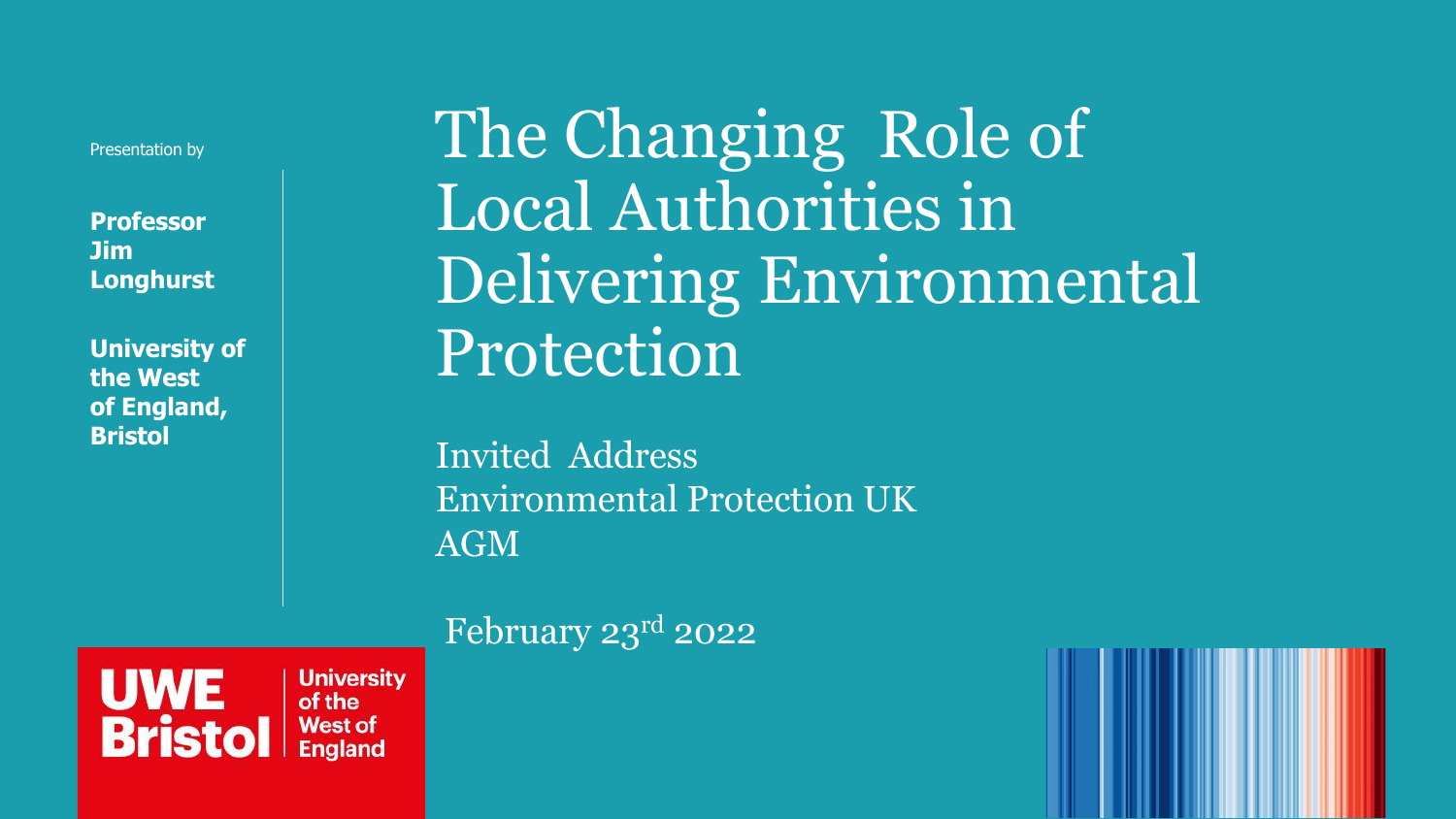## Structure of Presentation

- This presentation considers the role of Local Authorities (LA) in providing environmental protection.
- It considers changes in the capability and competency of LAs to deliver environmental protection after a decade or more of austerity and the impact of the pandemic.
- Two examples are used to explore the role of local authorities in delivering environmental protection
	- Managing air pollution and
	- Responding to the climate emergency

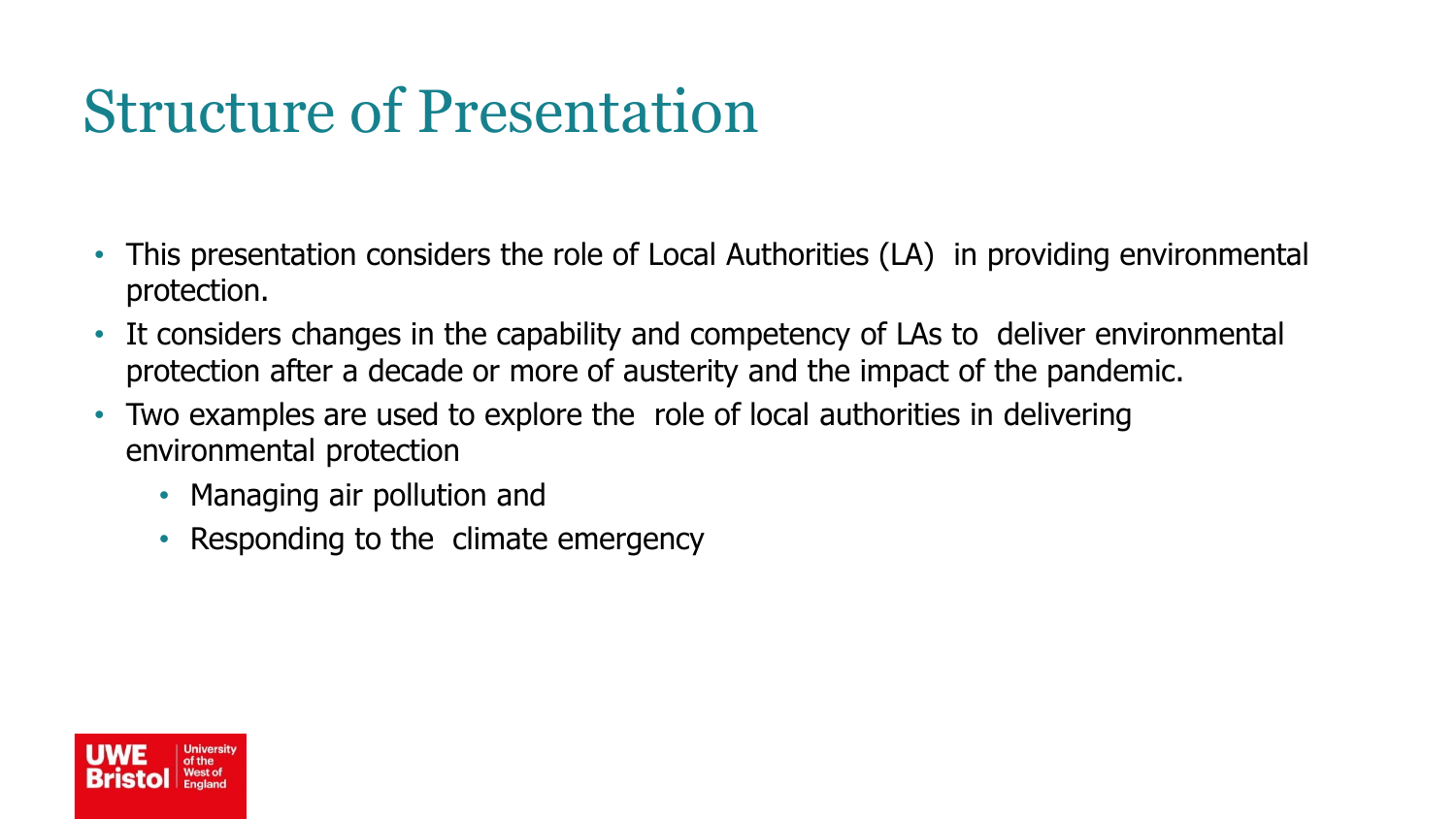## Policy and Strategy in Abundance

- Net Zero Strategy
- Homes and Buildings Strategy
- Transport Decarbonisation Plan
- 25 year Environment Plan
- Levelling Up White Paper
- 6<sup>th</sup> Carbon Budget
- Nature Based Solutions
- Local Nature Recovery Plans
- Office for Environmental Protection
- Environment Act 2021
- Policy and Strategy in abundance with direct relevance to LAs and their environmental protection functions.

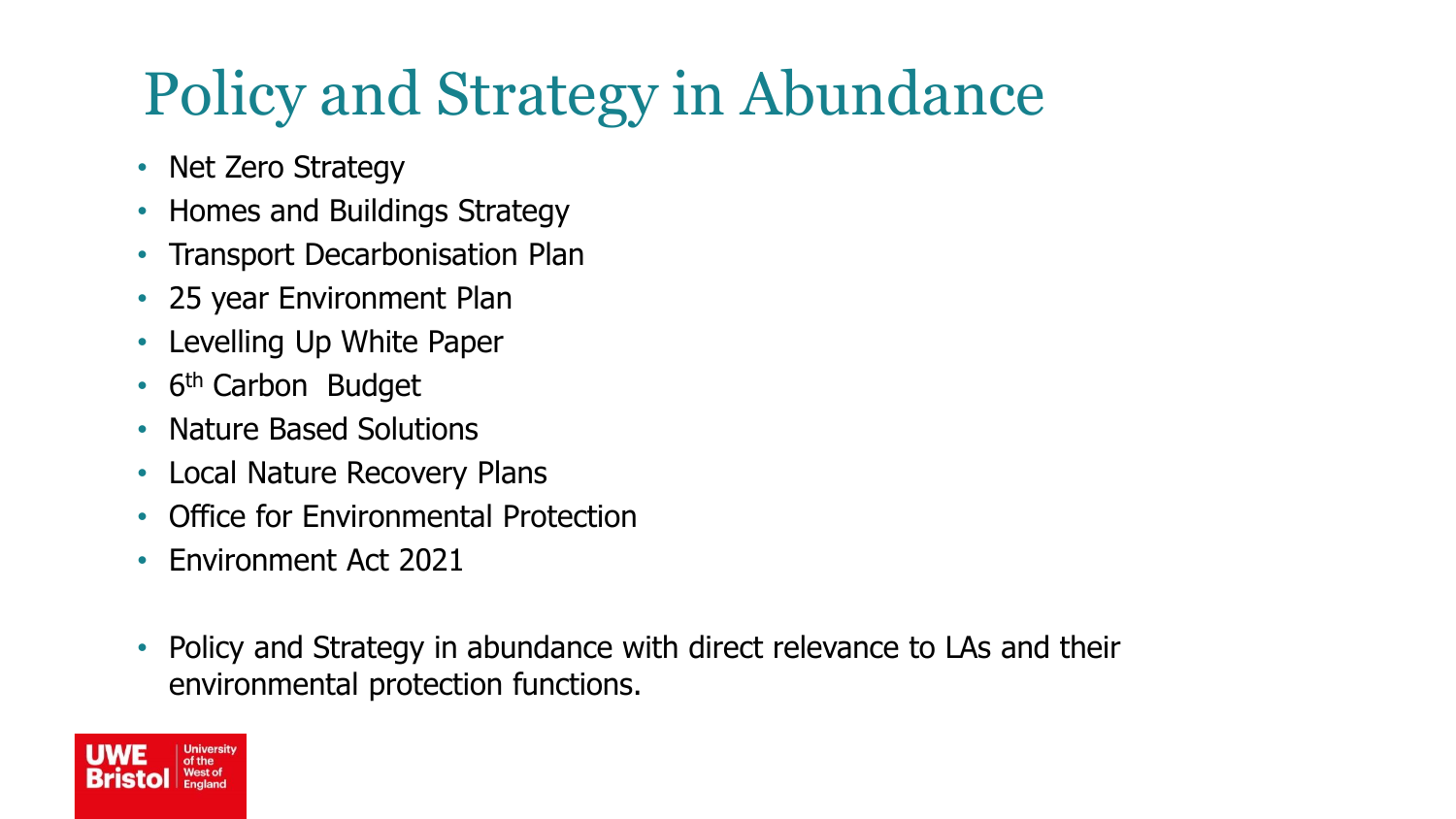### What is Environmental Protection?

- A broad range of activities in Public / Environmental Health Services and Planning domains.
- Regulation set by Central Government and enforced at the local level.\*
- Local authority initiatives to support regulatory requirements above and beyond enforcement responsibility.
- Public education/ information activities.
- Strategic Land Use Planning to set the long term land use processes.
- Development Control to ensure compliance with the plan.
- Strategic Transport Planning setting and responding to transport requirements.
- \* Maybe a Single Tier Authority, County Council, District or Combined Authority depending on the function. Responsibilities vary across the four nations of the UK!

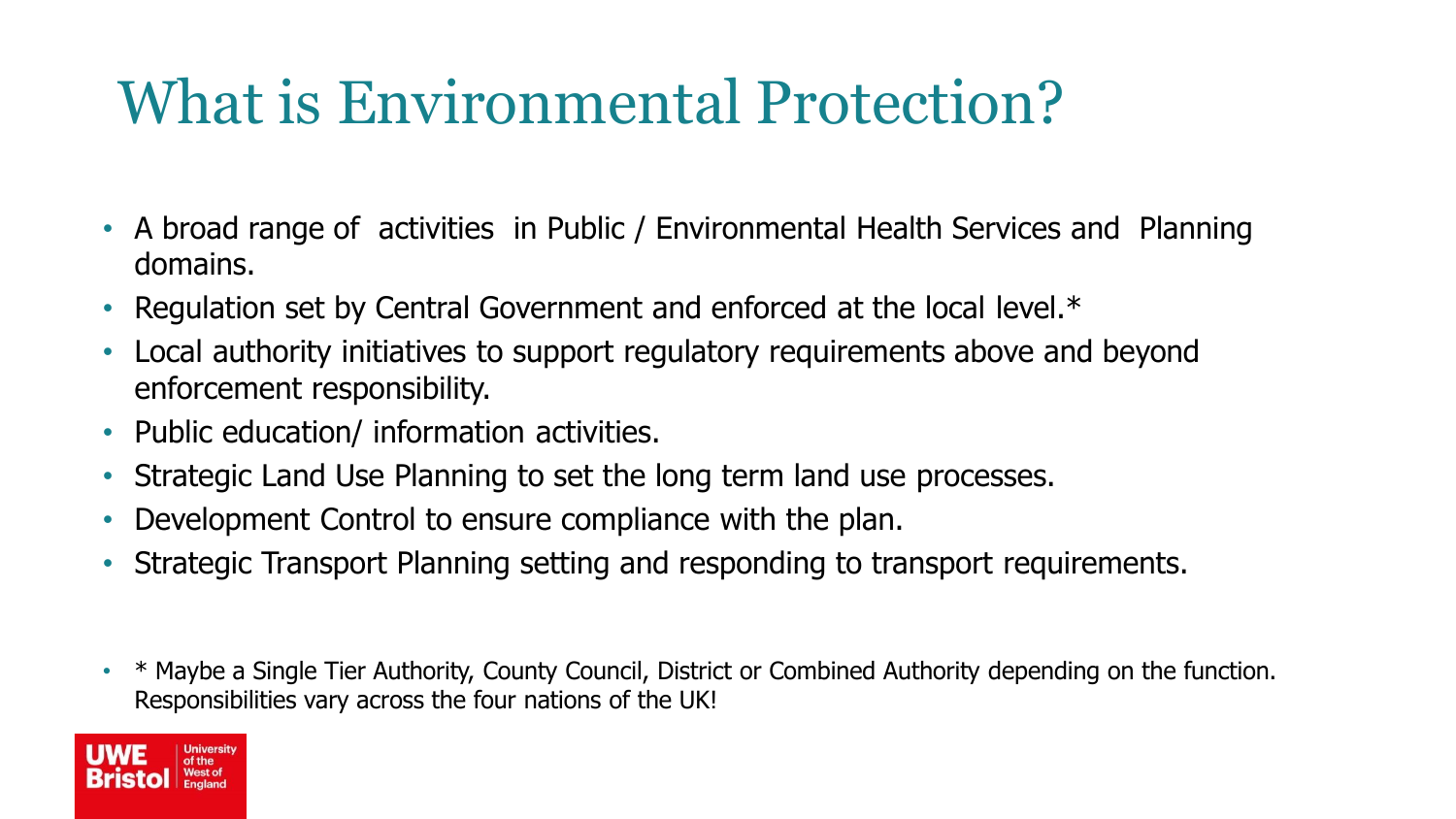#### New Kid on the Block

- Environment Act, 2021
- New or changed duties and responsibilities for LAs e.g. with regard to biodiversity and amendments to the Clean Air Act, 1993, Environmental Protection Act, 1990 and Environment Act, 1995.
- The Act will "strengthen the local air quality management (LAQM) framework to enable greater cooperation at local level and broaden the range of organisations that play a role in improving local air quality".
- <https://www.legislation.gov.uk/ukpga/2021/30/contents/enacted>

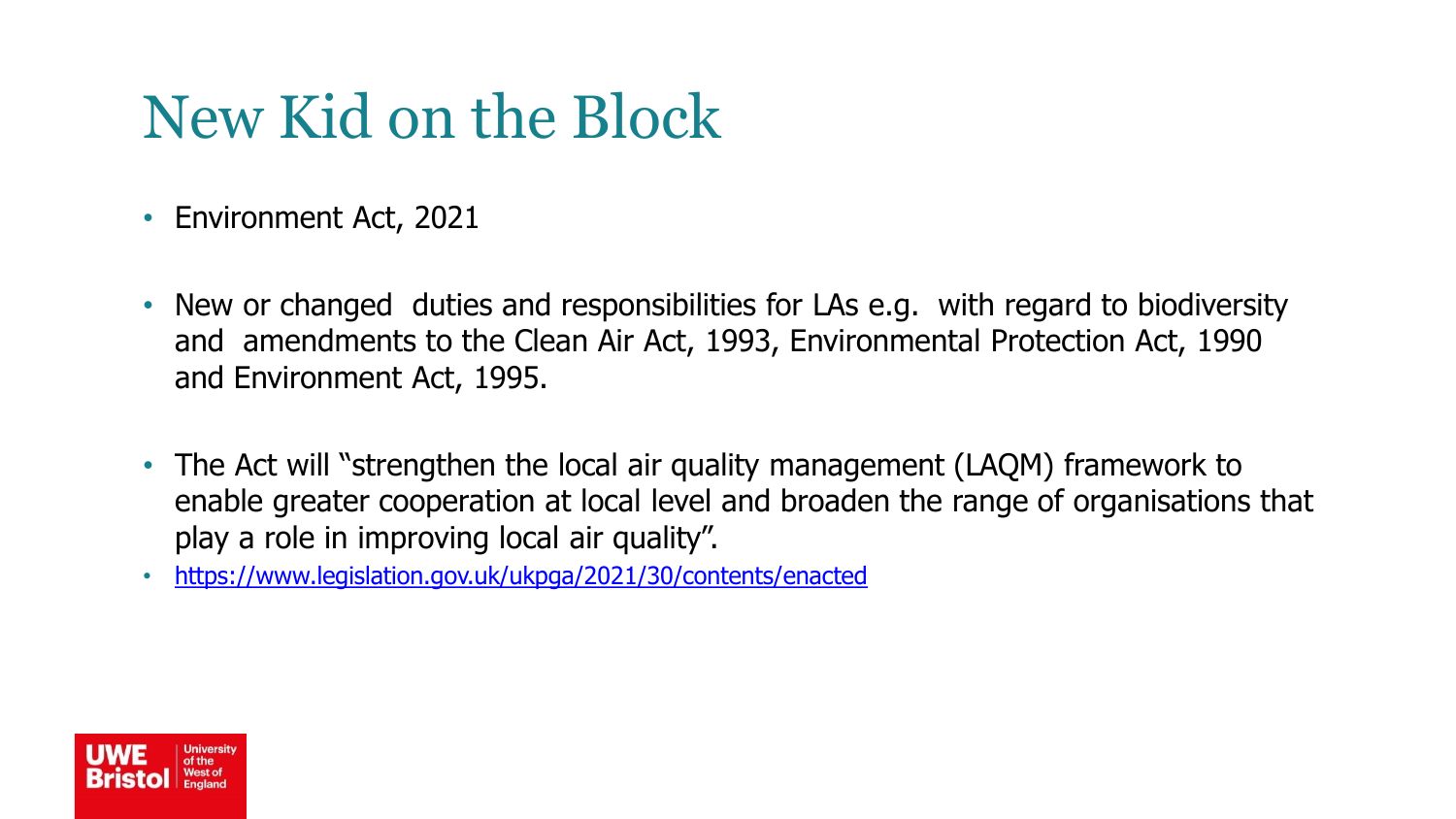## Another New Kid on the Block

Office for Environmental Protection

- 'Our mission is to protect and improve the environment by holding government and other public bodies to account'
- OEP, Draft Strategy 2022
- Comment on the draft strategy at
- [https://consult.theoep.org.uk/oep/the-oep-strategy-and-enforcement-policy/user\\_uploads/oep-draft-consultation.pdf](https://consult.theoep.org.uk/oep/the-oep-strategy-and-enforcement-policy/user_uploads/oep-draft-consultation.pdf)

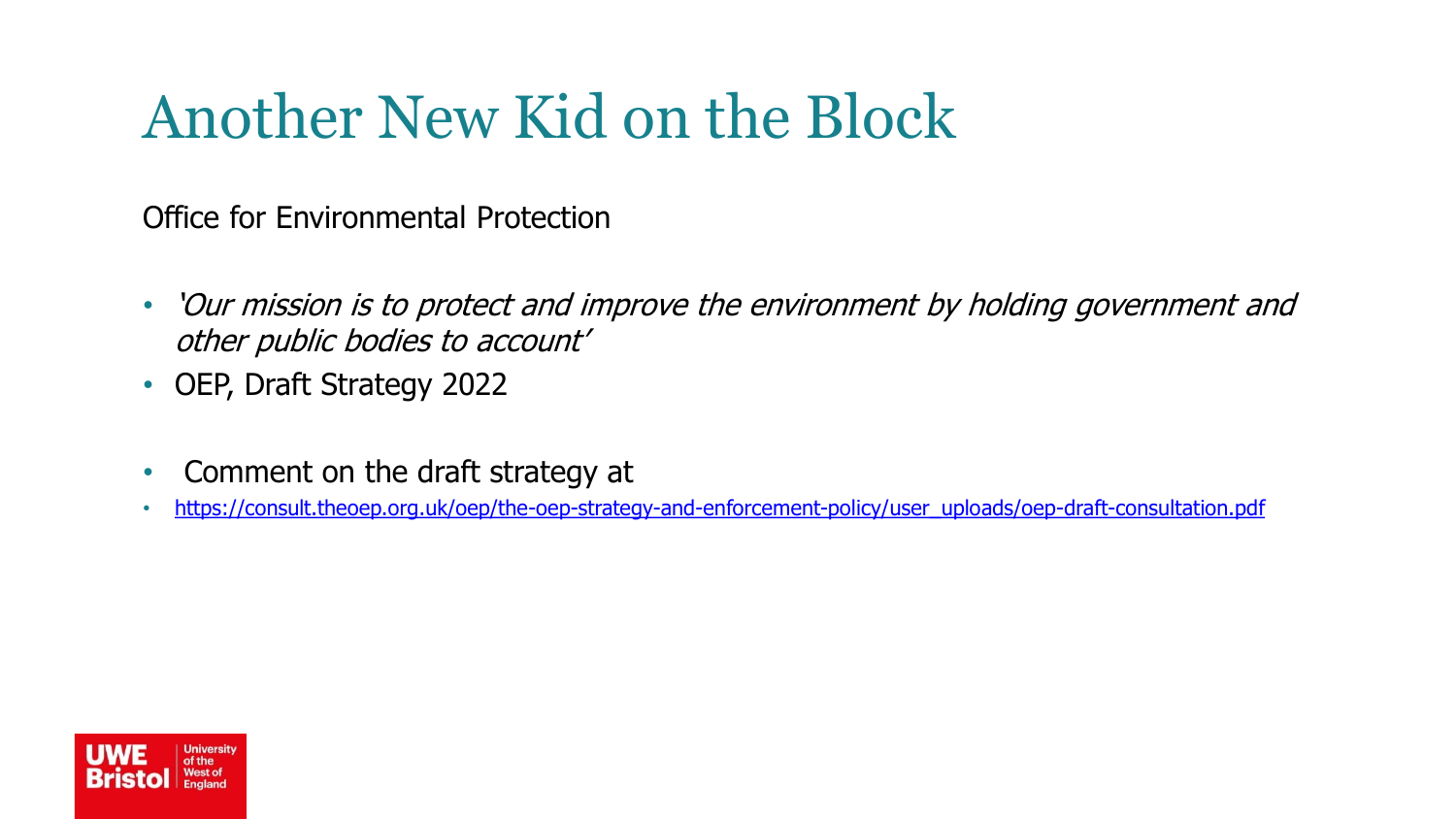#### Another New Kid on the Block

- The Environment Act sets out the OEP powers and duties in respect of
	- o Scrutinising Environmental Improvement Plans and Targets
	- o Scrutinising Environmental Law
	- o Advising Government on Environmental Law
	- o Enforcing Against Failure to Comply with Environmental Law
- <https://www.theoep.org.uk/node/17>

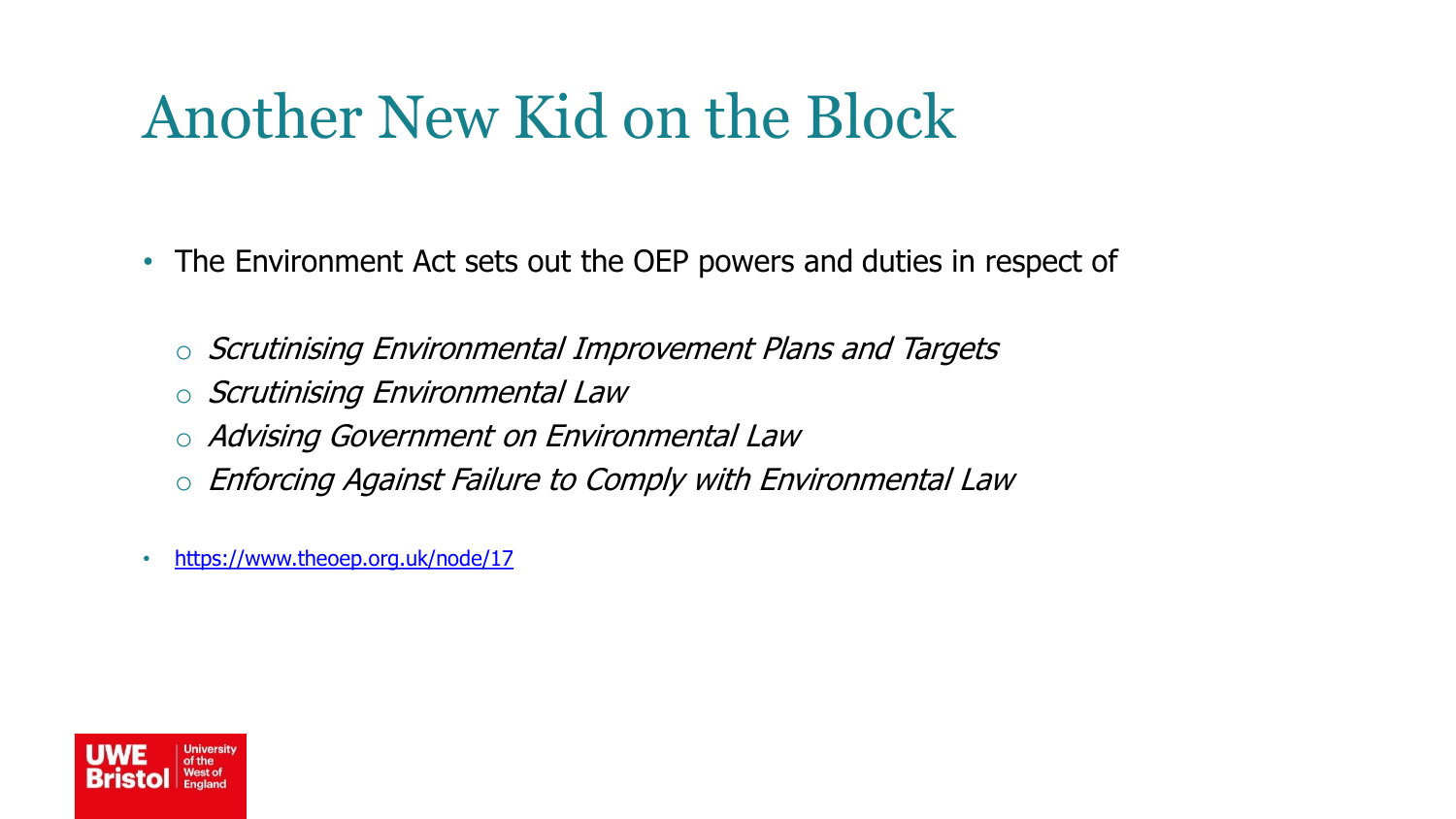#### Some Traditional LA Regulatory Functions

- Noise Pollution
- Air Pollution
- Water
- Waste / Litter
- Recycling
- Odour
- Contaminated Land
- Local Planning and Development Control
- Pest Control
- Communicable Disease Control
- Food safety
- Food safety / standards
- Nuisance
- Highways
- Etc etc.

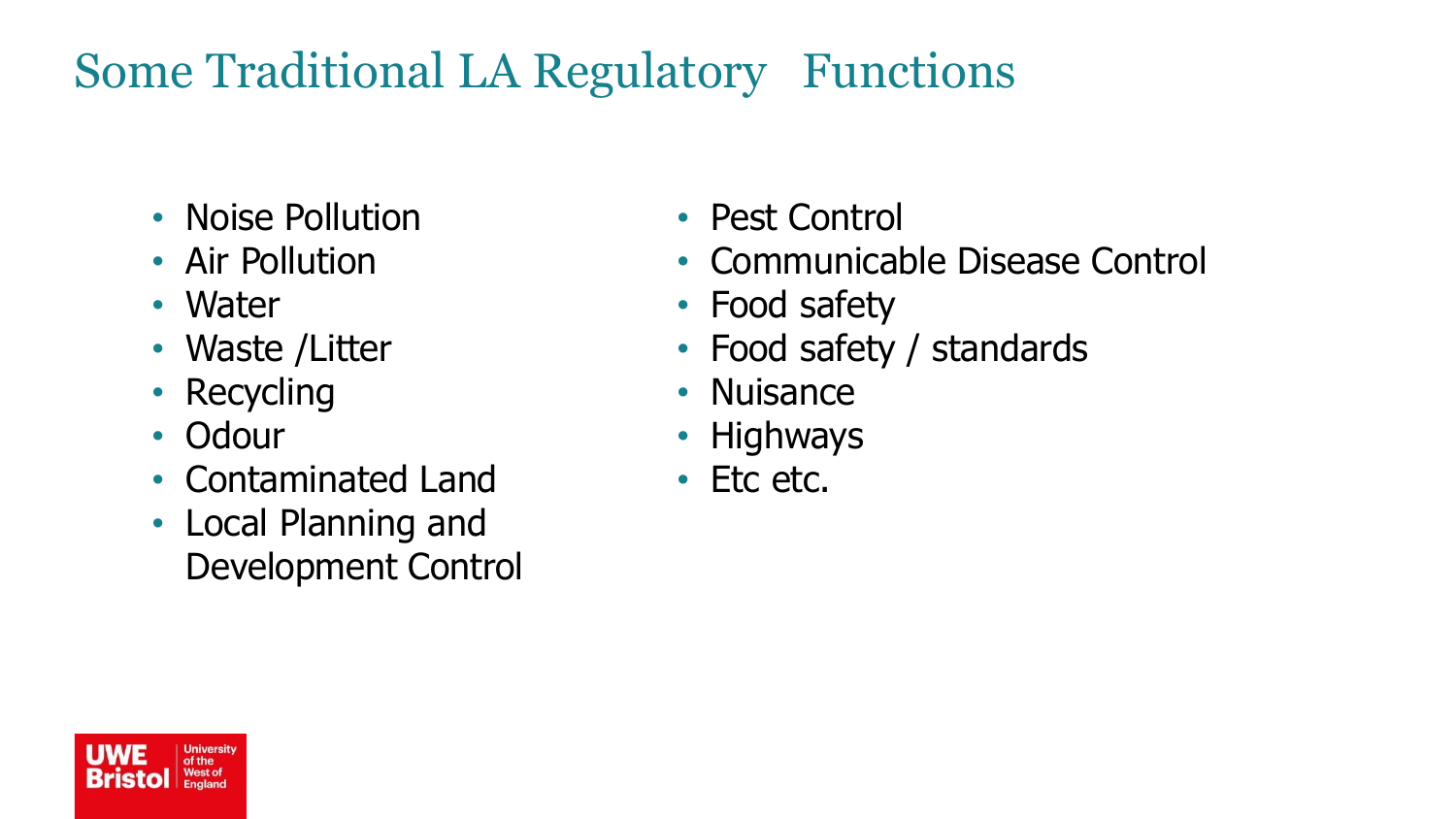## Environmental Protection & Planning

- Planning and Environmental Protection should be at the heart of council services,
	- o shaping place,
	- o protecting the population from environmental stressors and
	- o enhancing sustainability.
- Is that the case today?

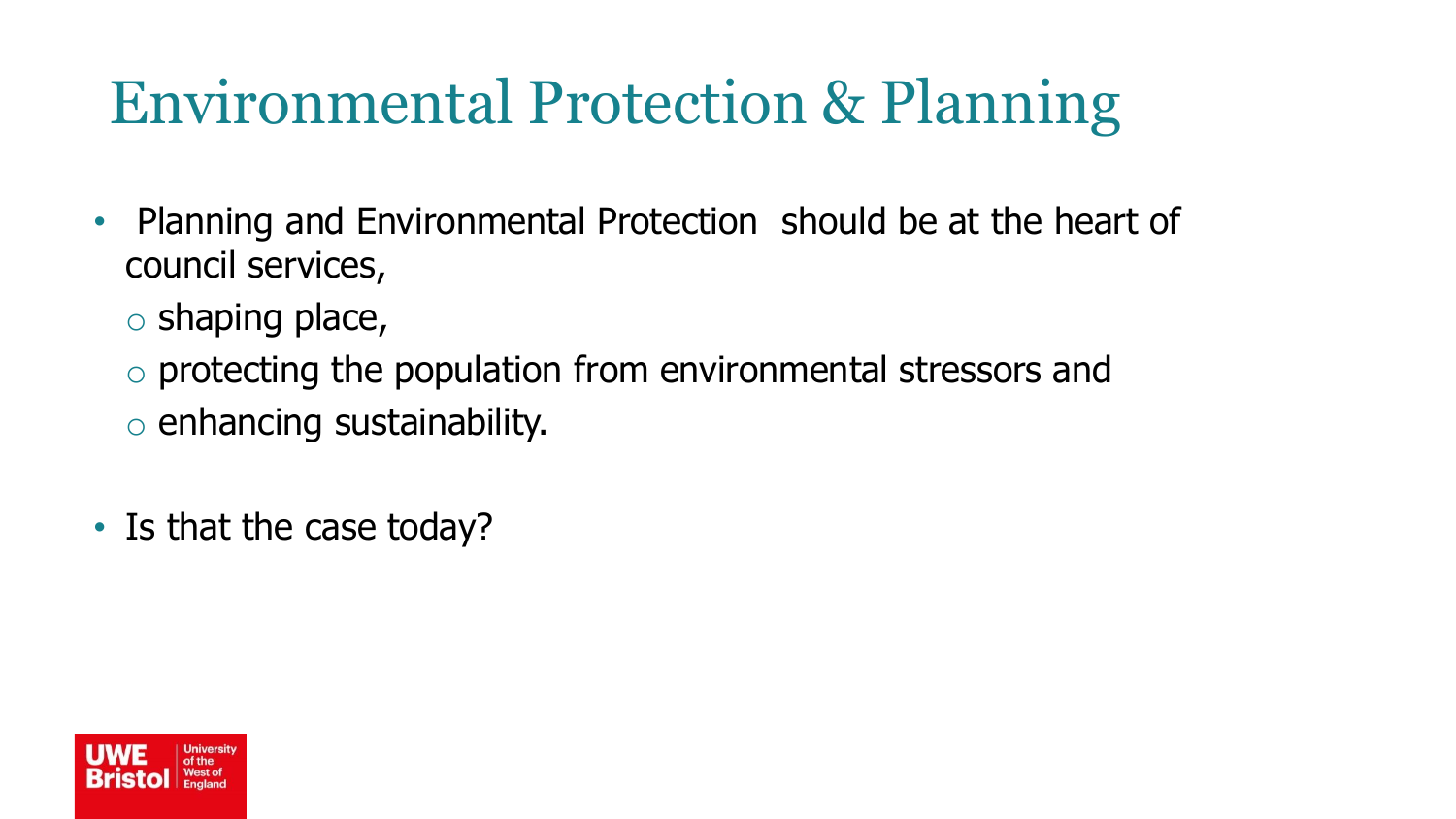## Regulation and Enforcement

- To conceive and execute environmental protection responsibilities Local Authorities require an effective regulatory framework and a well trained and efficient enforcement capability.
- Both most be present to deliver effective environmental protection.

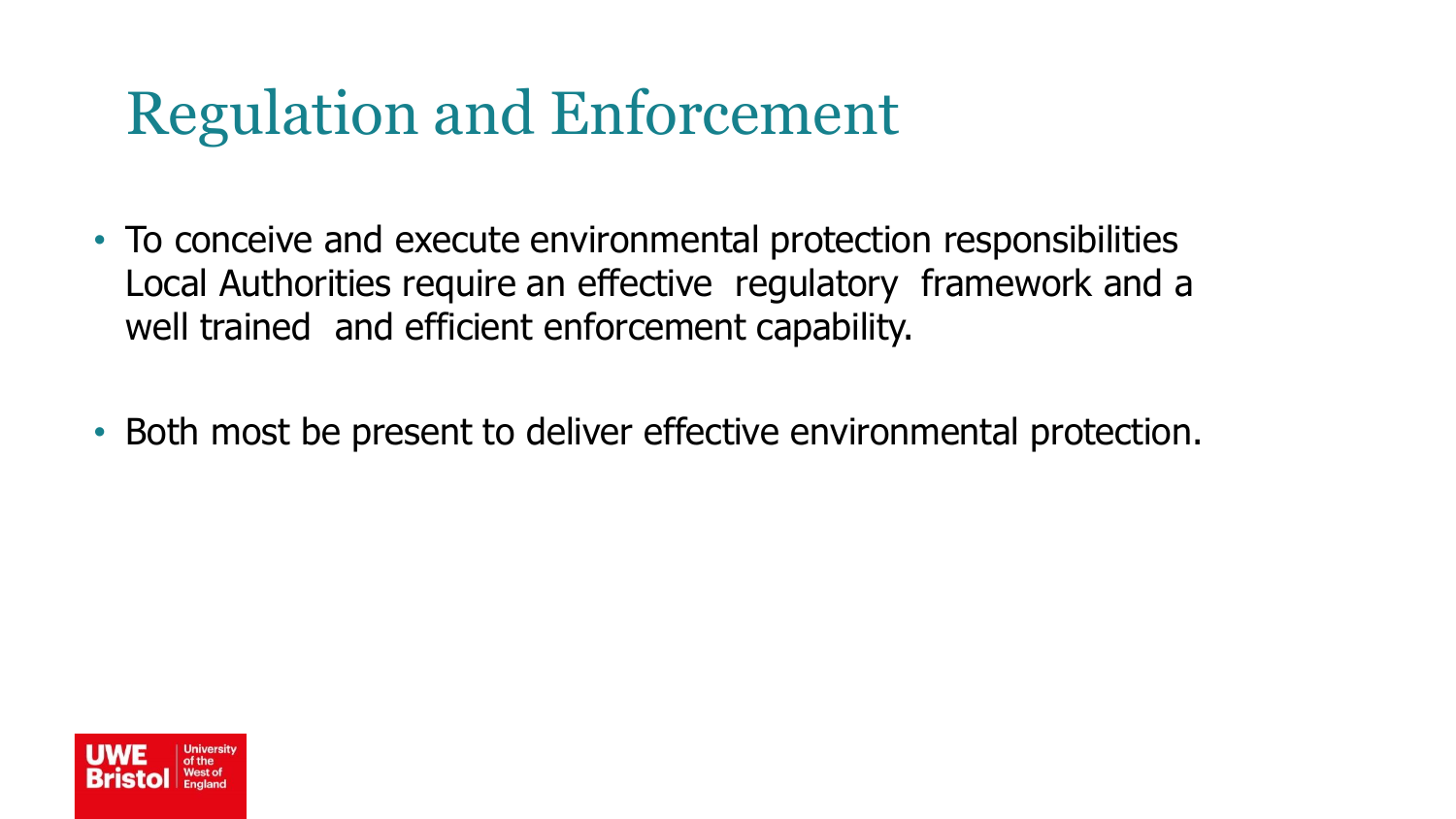# Ability to Act

Local Authorities are

- Not free actors
- Tightly bound to Central Government demands and requirements.
- Frequently reorganised in the name of efficiency.
- Not immune to the great tides of economic and social change sweeping society in recent decades.
- Heavily impacted by the pandemic.

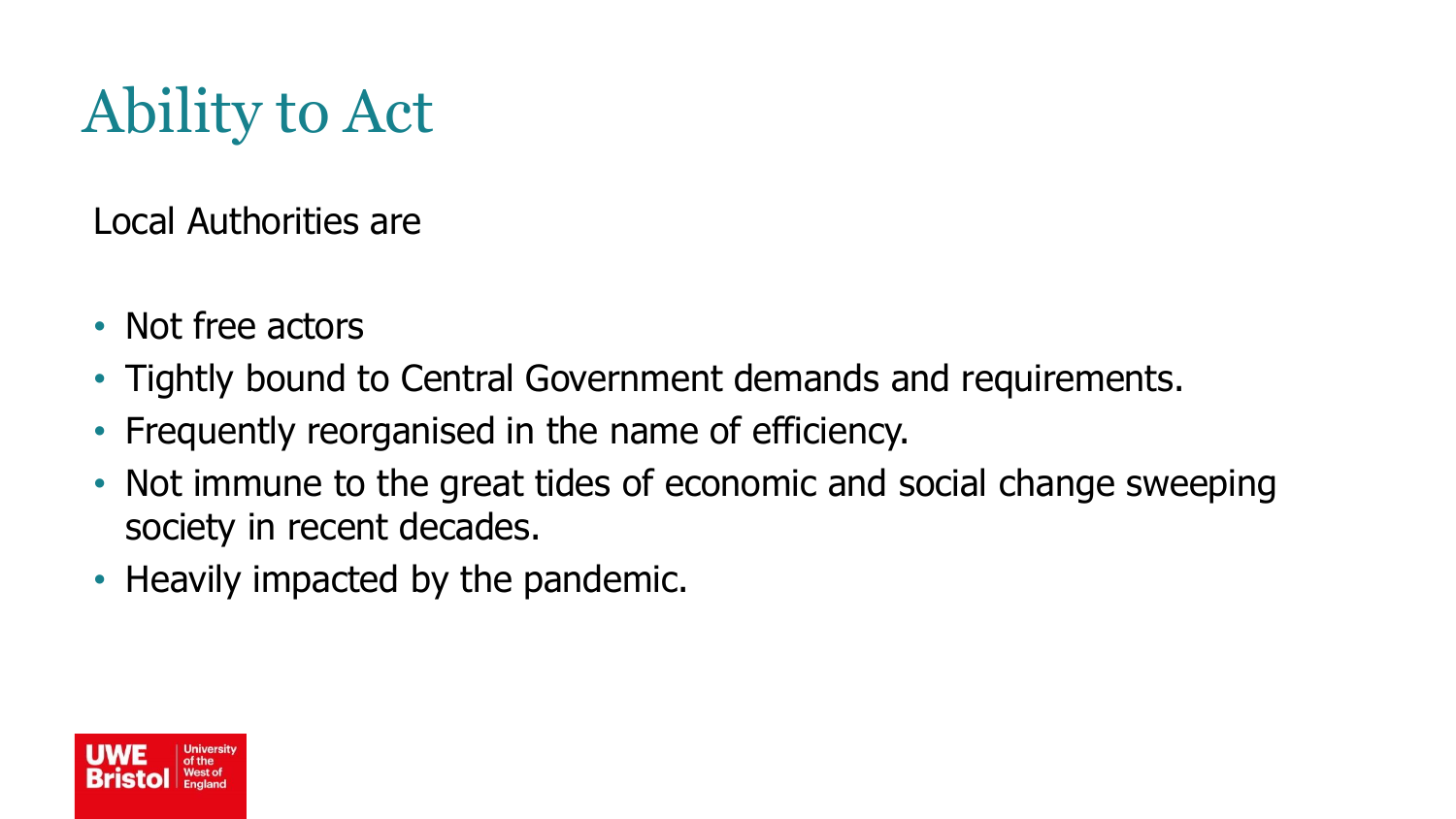## Looking Back in Time

- LAs once had more discretionary opportunities, freedom of action and resource allied to a willingness to seek improvements for the common good.
- Redeveloping urban slums, major municipal house building programmes and implementing the green belt alongside imaginative industrial development strategies to separate housing from noxious industries or major roads all had public health benefits and recognisable environmental gains.
- There are many examples of LA taking the initiative to respond to environmental or public health problems.
- The point is that LAs can be and were proactive in identifying and responding to problems.

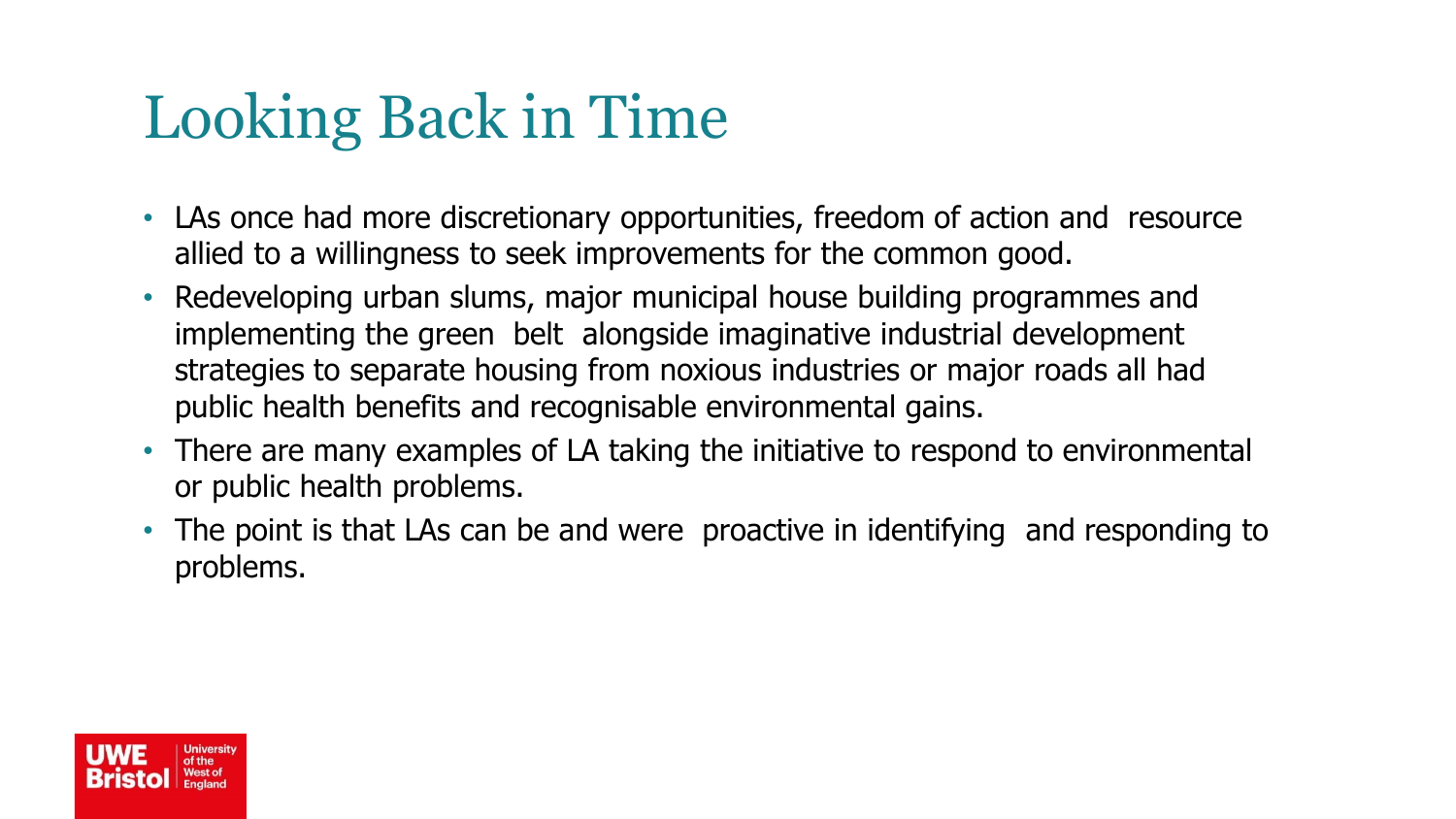## Managing Air Pollution

- Over the last 30 years local authorities have been both proactive in anticipating problems and reactive to complaints and concerns about air pollution.
- Thorough their powers and the deployment of resources LAs have helped improve air quality across the UK space whilst advising the public on protective measures to take to minimise their exposure.
- Using the powers of the Environmental Protection Act, 1990, Clean Air Act, 1993 and the Environment Act, 1995 Local Authorities have discharged management responsibilities for selected industrial sources and conducted reviews and assessments and prepared action plans for local air quality management (LAQM).

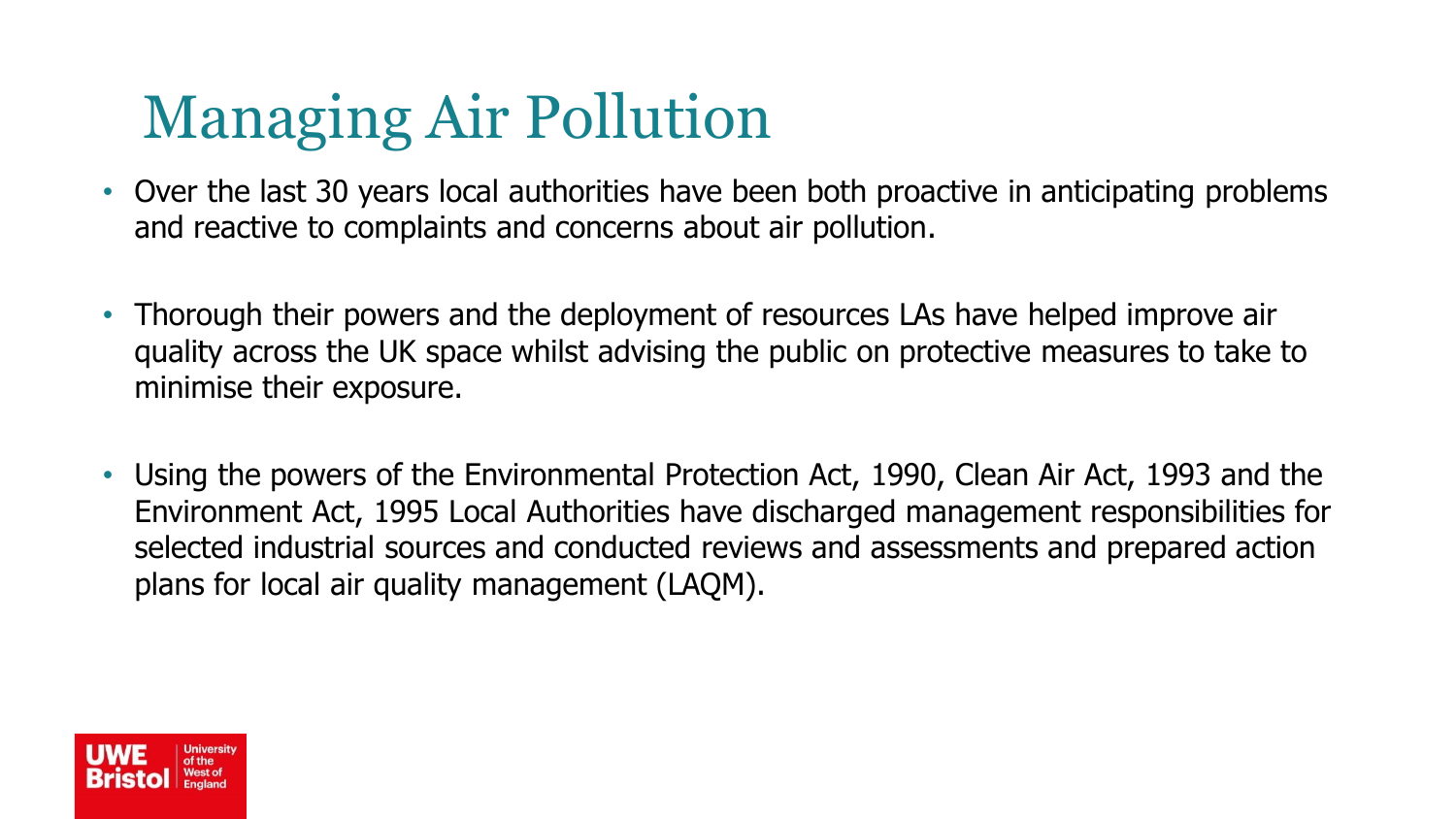

- Despite the good intentions of local authorities the number of AQMAs in the UK has continued to rise with 253 UK Local Authorities (67.5%) of local authorities\* having one or more spatially defined areas where national air quality objectives have not been met.
- Whilst LAs are not the responsible party to meet EC Directives many LAs are working under instruction from Defra to develop Clean Air Zones to comply with the requirements of the  $NO<sub>2</sub>$  Directive.

\* Data from August 2021 Defra (2021) Air Pollution in the UK 2020 <https://uk-air.defra.gov.uk/library/annualreport/>



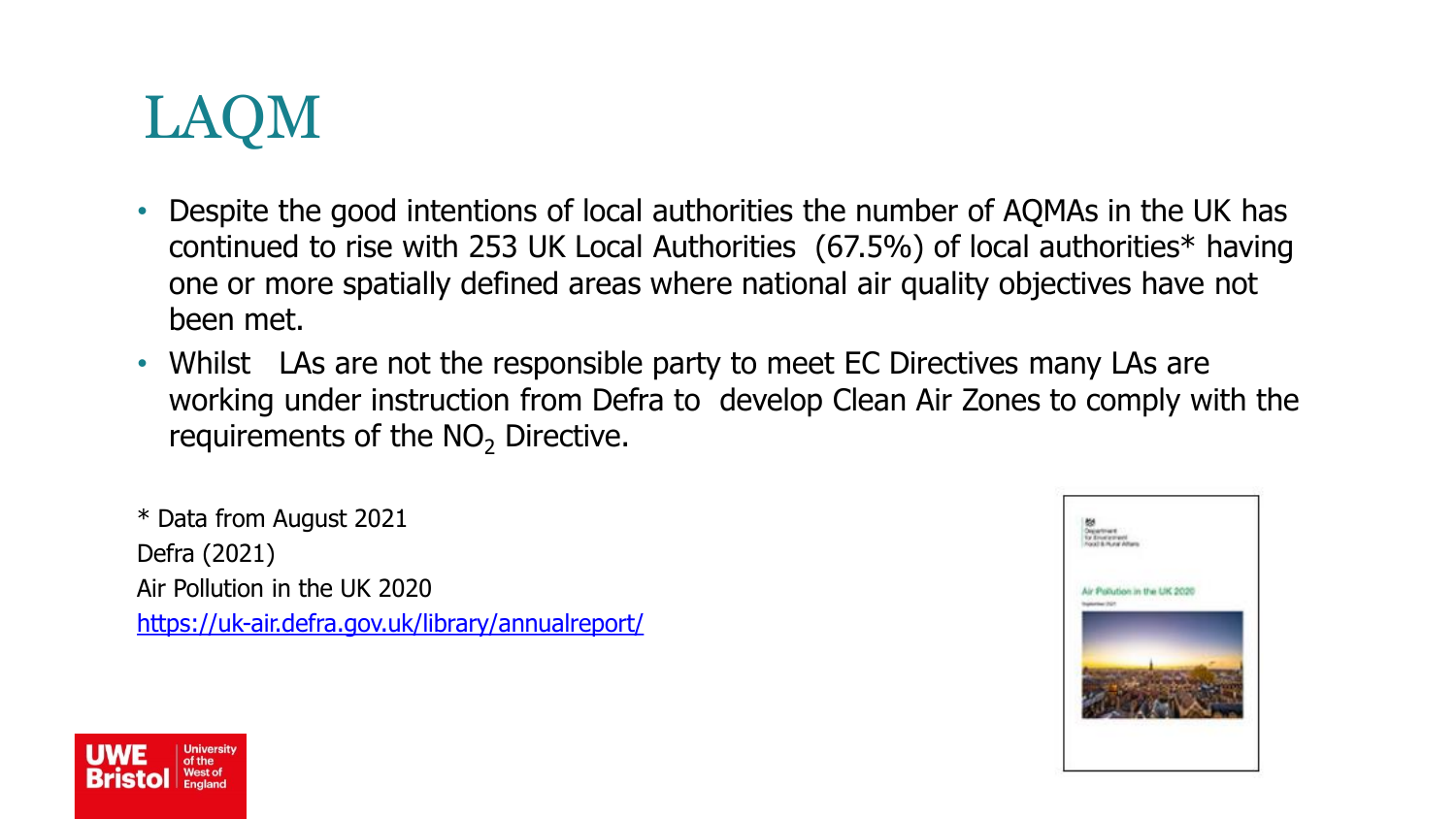#### How Did This Come About?

- The UK, especially England, is a highly centralised state.
- The devolution of powers is often grudging and limited.
- Many national government environmental schemes for LA implementation are
	- o poorly funded,
	- $\circ$  time limited,
	- o require competition between LAs,
	- o are best described as pilots
	- o with little evidence of effective policy development following the pilot.

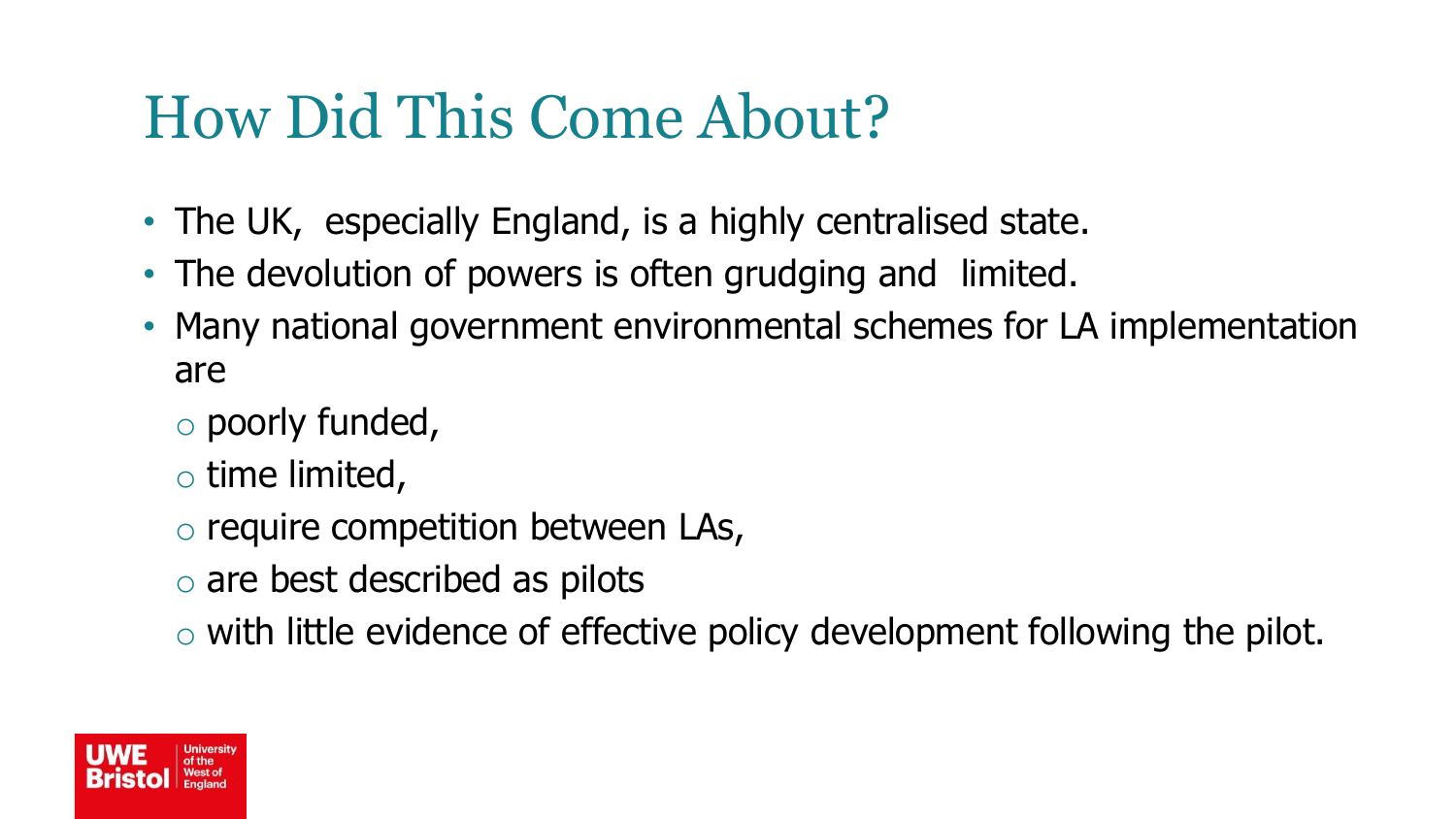#### Why did LAs fail to Deliver Air Quality Management?

- Local authorities were never given the powers to enforce Air Quality Objectives.
- These powers were and are jealously guarded by central government despite subsidiarity being one of the guiding principles of the first Air Quality Strategy. (The United Kingdom National Air Quality Strategy, March 1997, Command 3587)
- Hence, Action Plans were weak and ineffective, rarely bringing forward targeted and achievable measures likely to be effective in addressing problems mostly caused by transport systems.
- Have the lessons of LAQM been applied in the way Clean Air Zones are conceived, executed and access restrictions enforced?

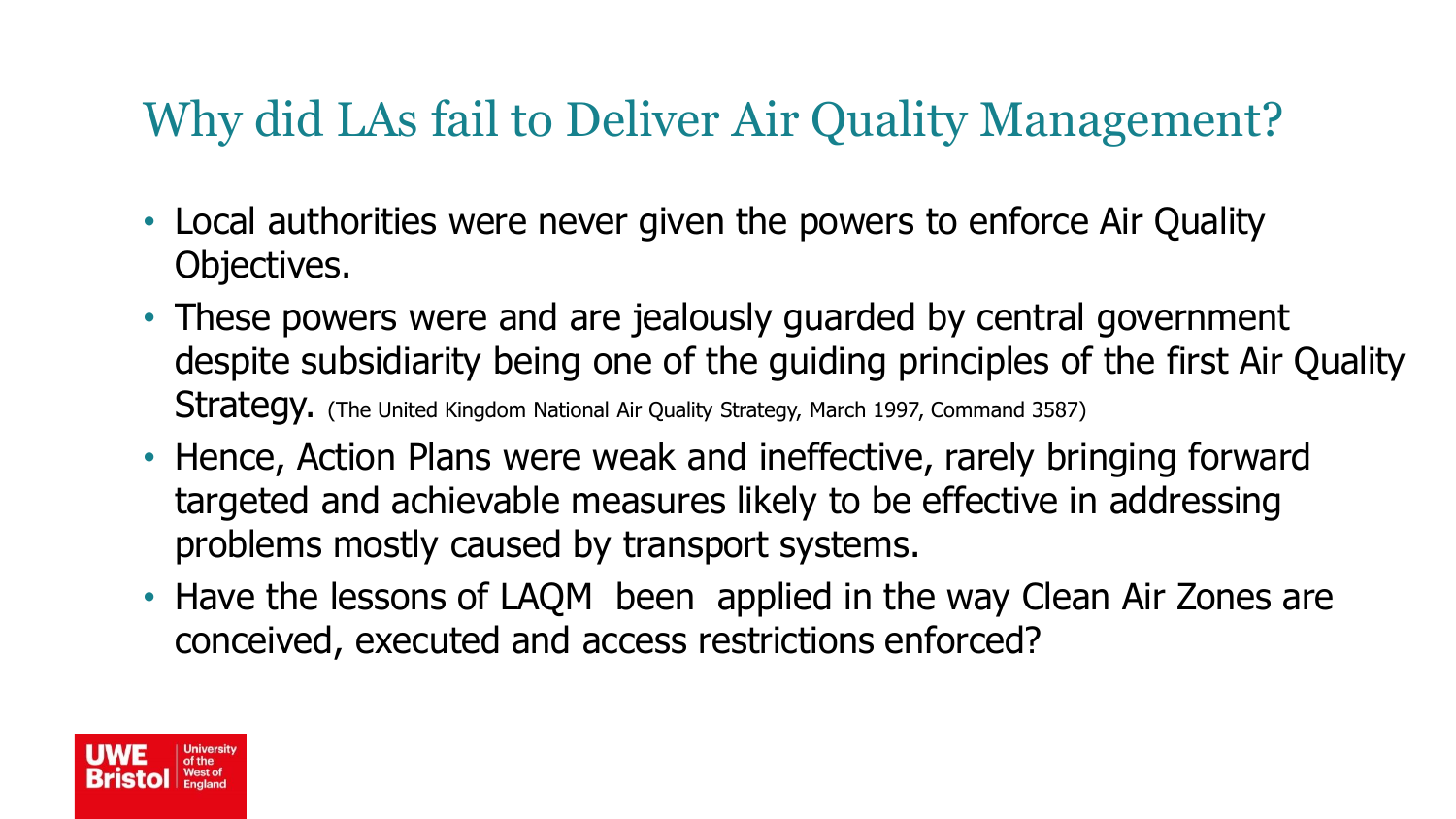## The Impact of Austerity and the Pandemic

- Between 2009/10 and 2014/15 budgets in English Local authorities were cut by 20%.
- Total LA Spending power declined by 29% between 2010-11 and 2020-2021.
- Government funded LA spending power fell by 52.3 % between 2010-11 to 2020-21 (real terms in 2019-20 prices)
- <https://www.nao.org.uk/other/financial-sustainability-of-local-authorities-visualisation-update/>
- According to NAO LAs have £9.7bn of COVID-19 cost pressures and income losses estimated for 2020-21 as reported by local authorities in early December 2020.
- 75% of authorities have a reported 'funding gap' in terms of their forecast pressures and estimated government support
- <https://www.nao.org.uk/wp-content/uploads/2020/08/Local-government-finance-in-the-pandemic.pdf>

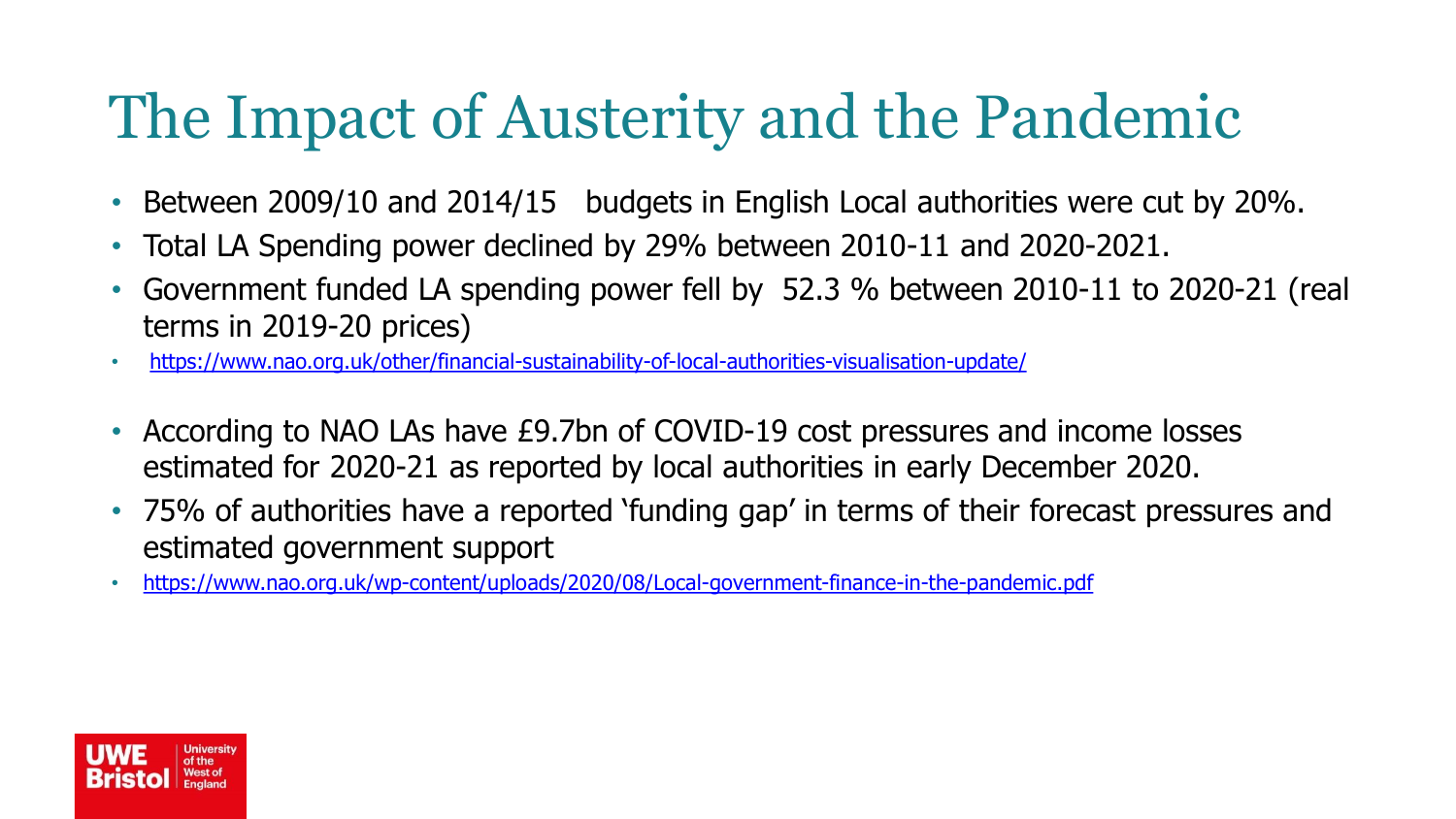#### Enforcement Action

- Unsurprisingly enforcement action has dropped dramatically in local authorities as budget cuts lead to staff cuts and capacity and capability to act is reduced.
- Enforcement is the necessary adjunct to the regulatory powers at a local authority's disposal.
- Enforcement is a visible sign of intent and a means of changing cultures.
- Without enforcement environmental protection is weakened.

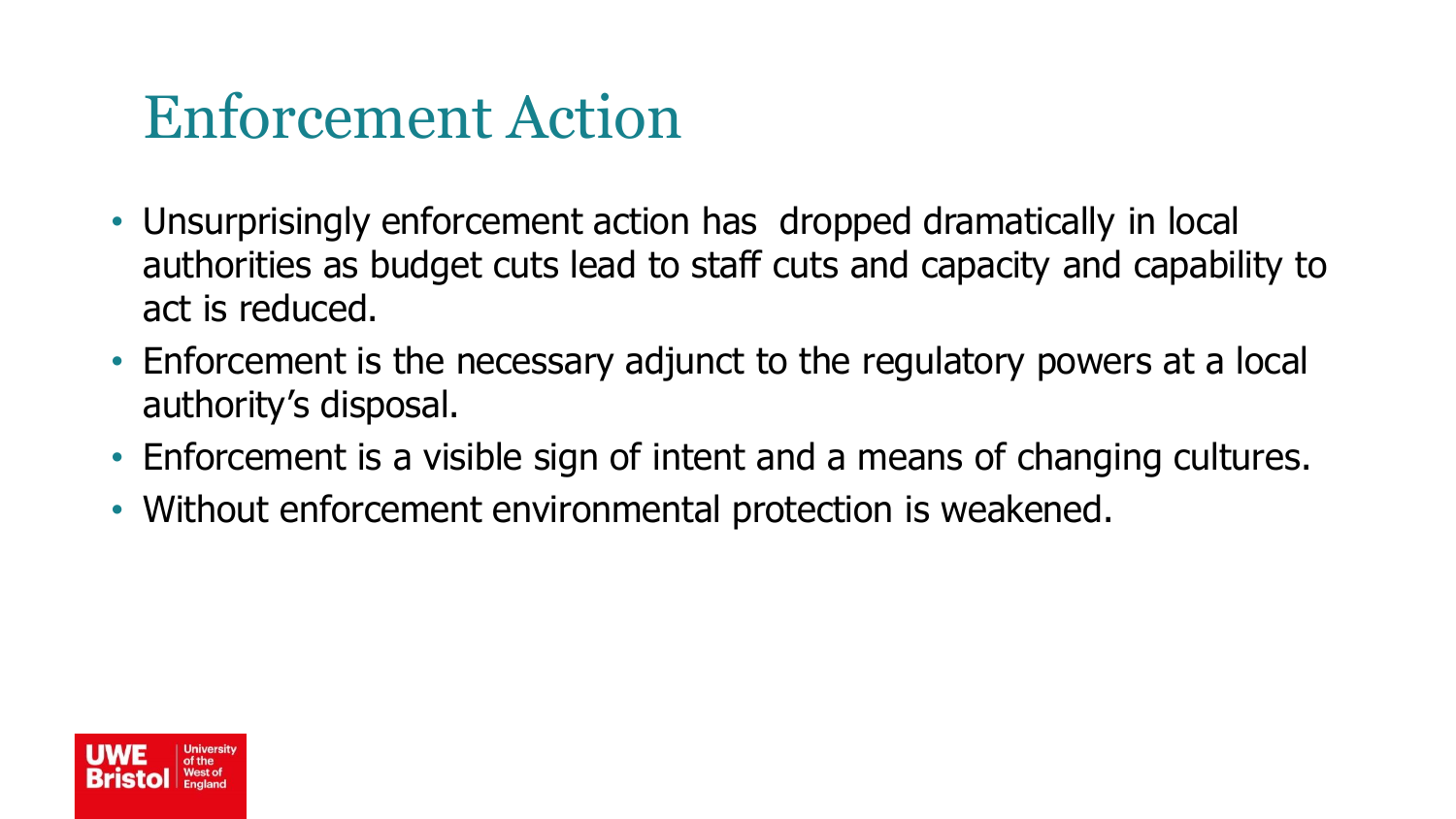## The Future?

- What might the future hold for environmental protection services in local authorities?
- Continuing budget cuts, reduction in staff, reduction in competency and capability?
- New responsibilities and opportunities for environmental protection are emerging.
- Alongside the continuing responsibility for air quality management to reduce the public health impacts arising from exposure to multiple pollutants there is the requirement to respond to the urgency of the climate emergency.

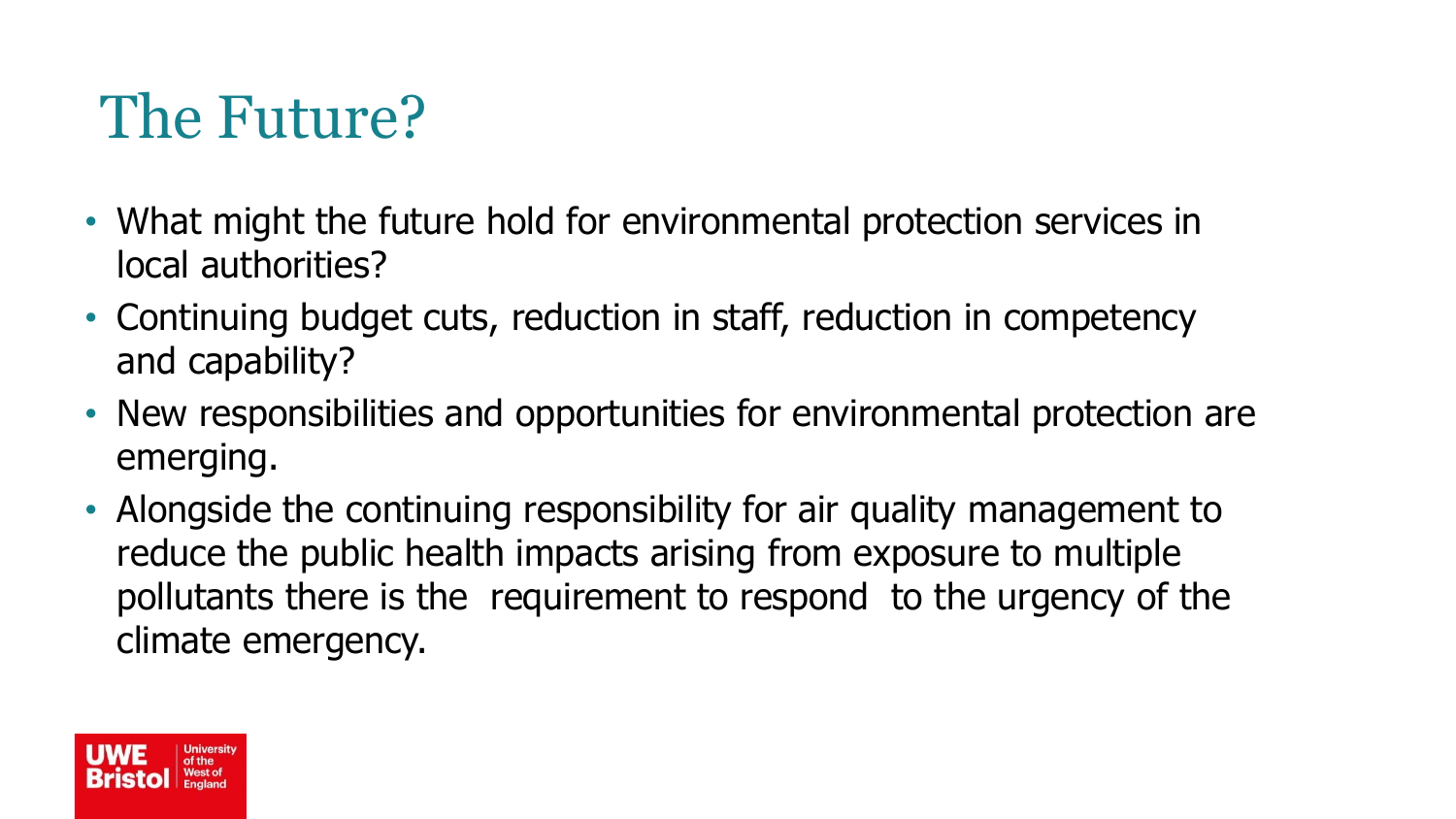# The Long Term Solution

- Meaningful integration of environmental and public health protection into policies and practices for
	- o Spatial Planning
	- o Economic Development Planning
	- o Transport Infrastructure Planning
- The problem is that the beneficial impacts arising from these planning processes are long term whilst the problems of air pollution or the climate emergency are immediate and near term.
- There is a disconnect between the resource inputs and the benefits.
- Then there is the urgency of the climate emergency.

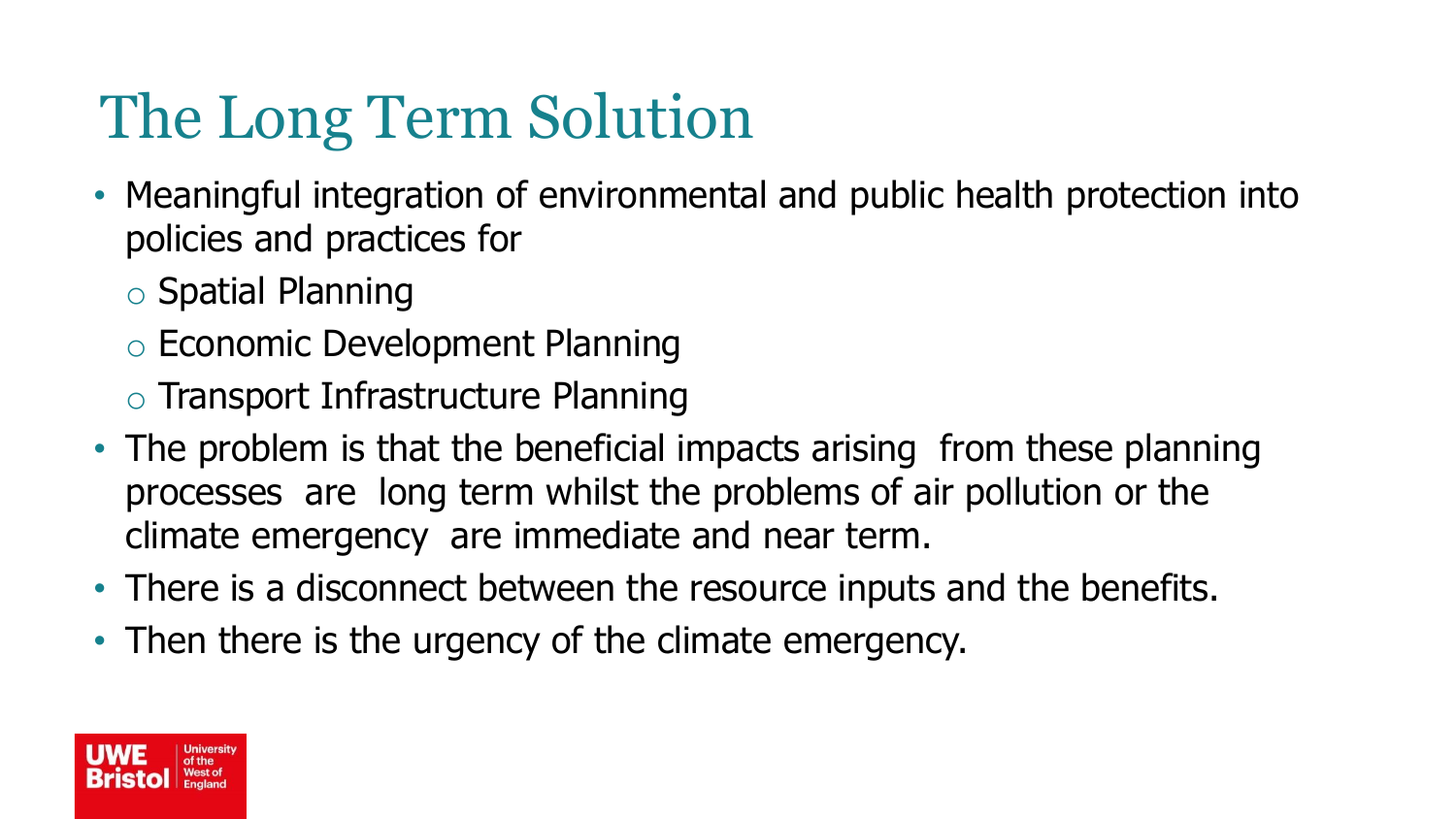#### Net Zero Strategy

- 'Not only does local government drive action directly, but it also plays a key role in communicating with, and inspiring action by, local businesses, communities, and civil society. Of all UK emissions, 82% are within the scope of influence of local authorities'.\*
- [https://assets.publishing.service.gov.uk/government/uploads/system/uploads/attachment\\_data/file/1033990/net-zero](https://assets.publishing.service.gov.uk/government/uploads/system/uploads/attachment_data/file/1033990/net-zero-strategy-beis.pdf)strategy-beis.pdf
- The Strategy indicates that the Government will set clearer expectations on central and local government partnership on climate action but rules out statutory net zero targets for LAs.
- Note that the NZS estimate of 82% is much larger than that estimated by the CCC.
- Excludes Land Use, Land Use Change and Forestry Sector

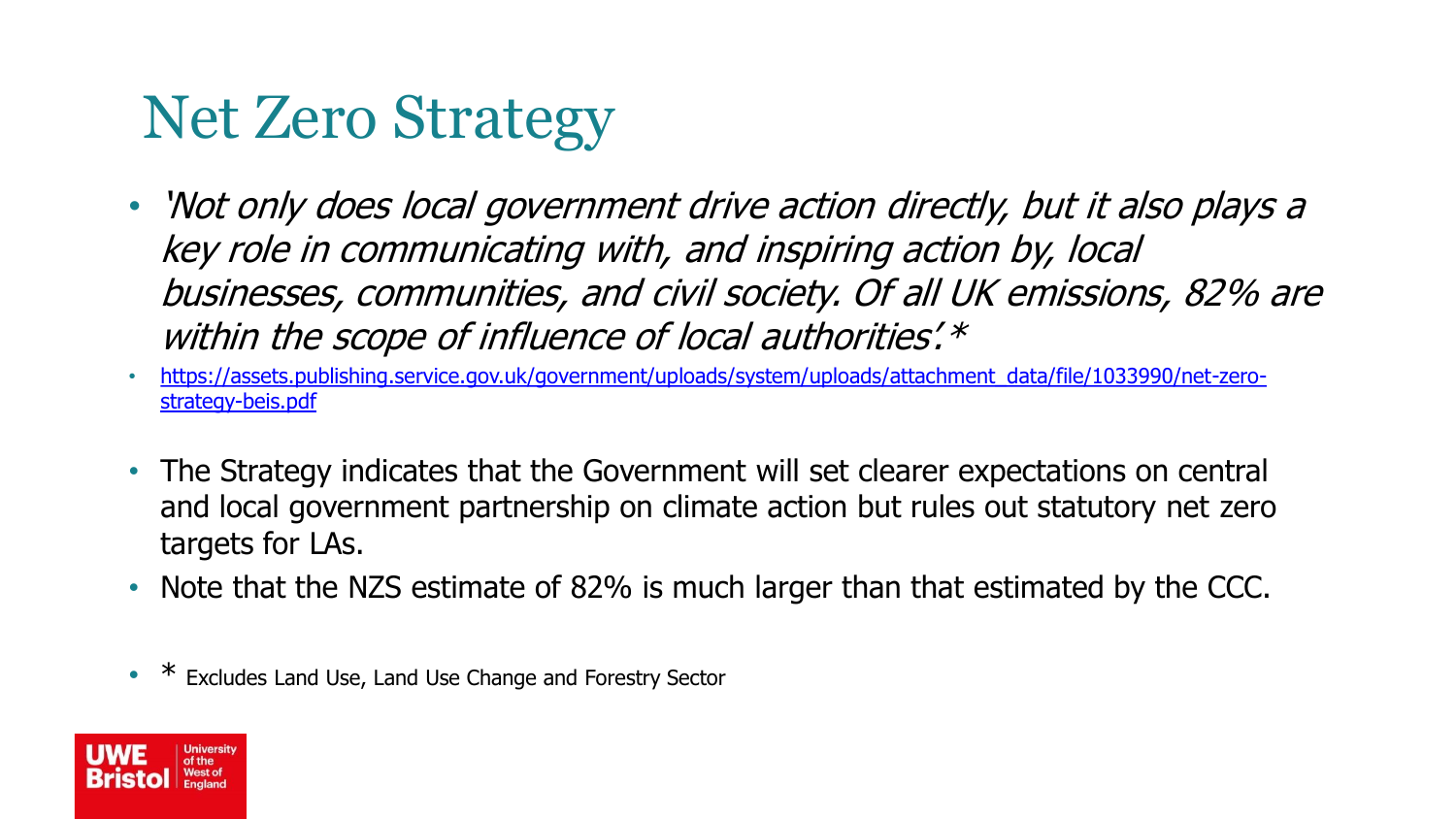## LA Opportunities for Climate Action

- LAs regulatory, influencing and exemplifying actions can support initiatives and campaigns such as
	- ̶ emission mitigation,
	- ̶ demand reduction,
	- ̶ electrification,
	- ̶ adaptation,
	- ̶ sequestration,
	- ̶ public information,
	- ̶ education.

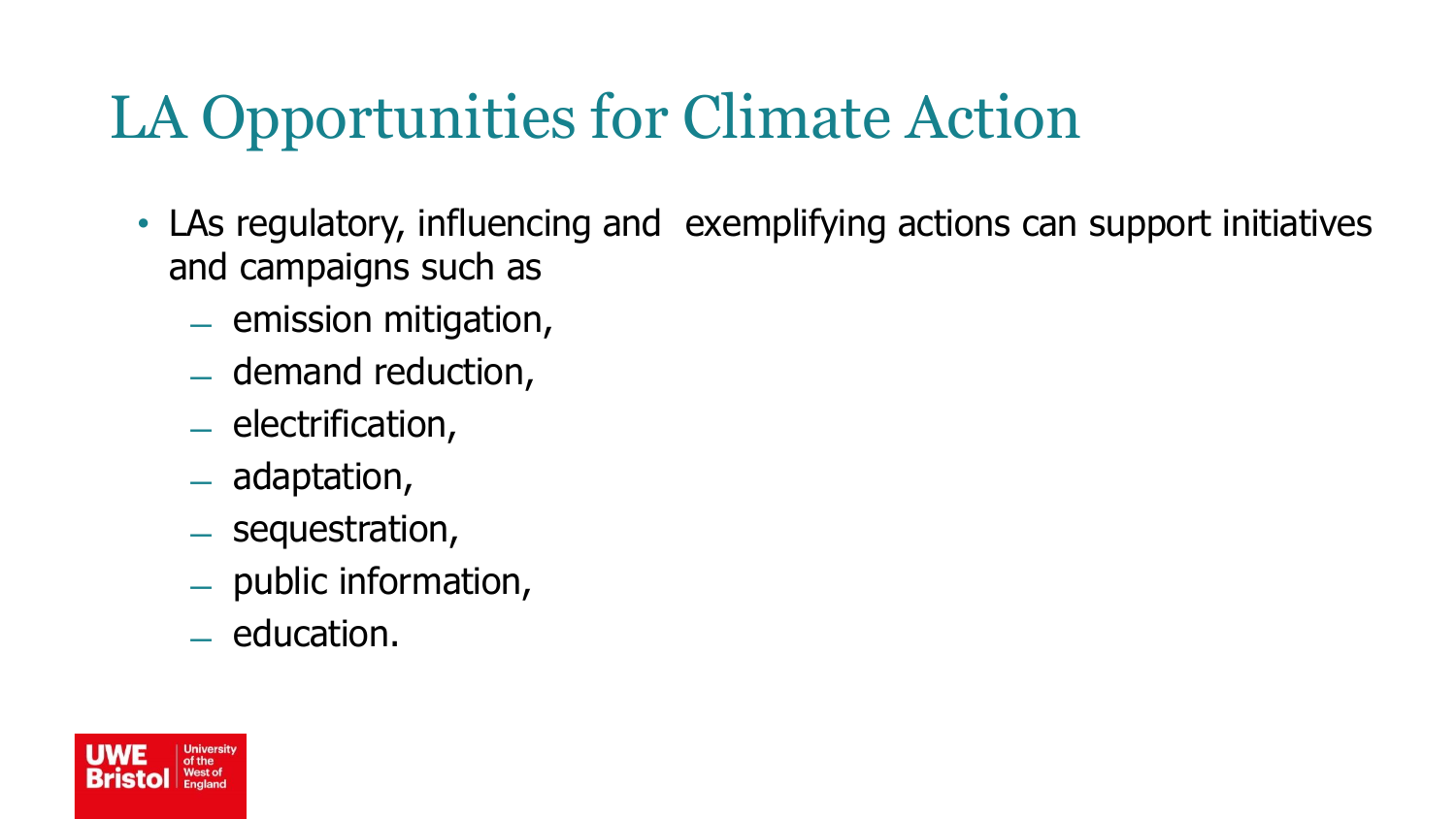## Local Authority Climate Emergency

- The Climate Change Committee notes that
- 'Local authorities have a range of existing levers that can be used to deliver local action that reduces emissions and prepares local areas to a changing climate.
- However these levers alone are unlikely to be sufficient to deliver local authorities' Net Zero ambitions, due to gaps in powers, policy and funding barriers, and a lack of capacity and skills at a local level. Additionally, without some level of coordination from Government, the UK risks pursuing a fragmented strategy towards Net Zero.'
- It further notes that around one third of UK territorial emissions are from sectors which LAs can directly influence or shape through their practices, policy and partnership actions.
- <https://www.theccc.org.uk/publication/local-authorities-and-the-sixth-carbon-budget/>
- <https://www.theccc.org.uk/publication/sixth-carbon-budget/>

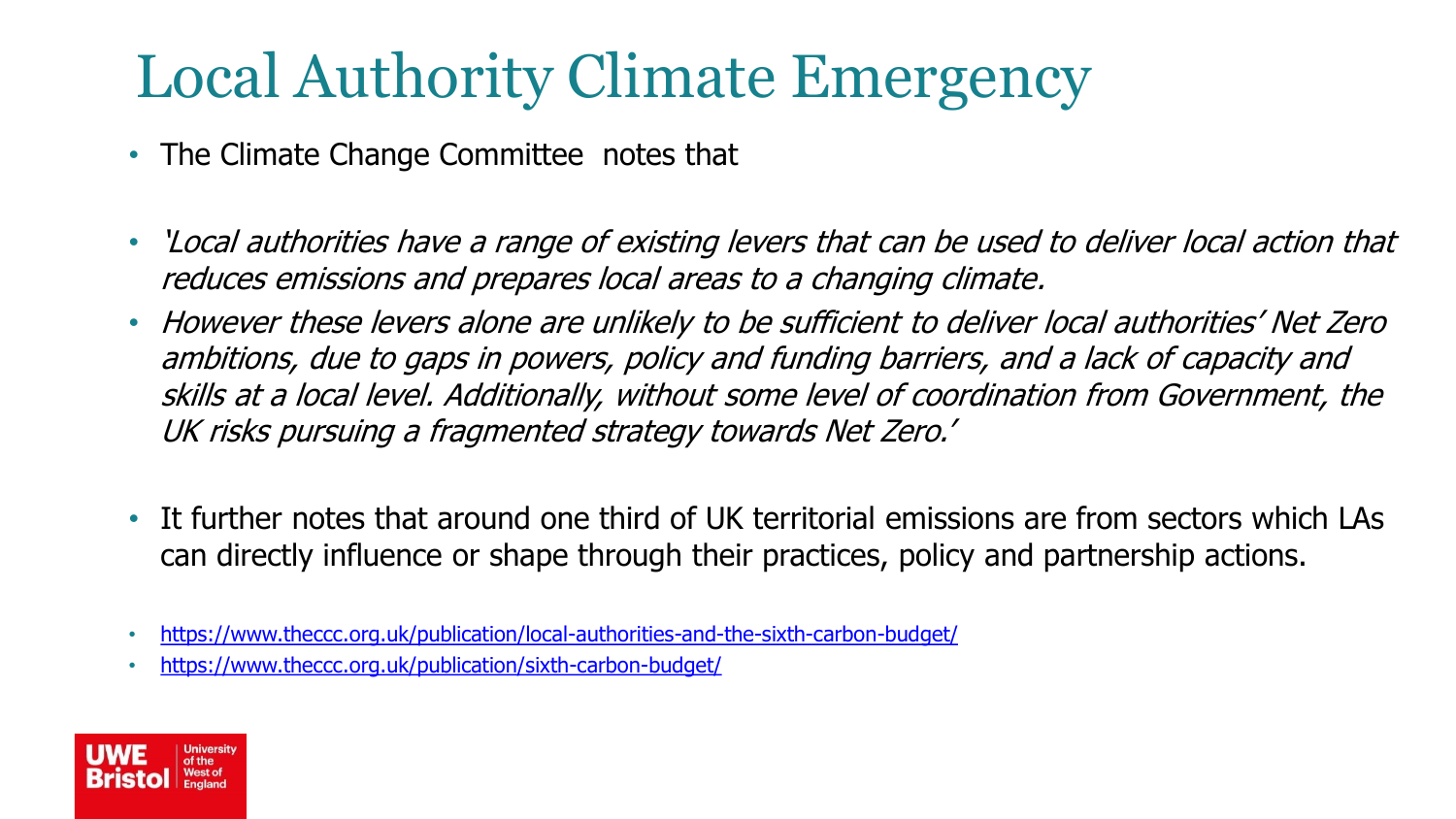#### Adaptation and Emergency Response

- A critical role for LAs will be in supporting adaptation to a changing climate and managing the impact of high intensity rainfall events, river flooding, sea level rise, storm events with extreme wind speeds and extreme heat events.
- LAs must plan for the consequences of climate change already baked in and prepare emergency responses for these extreme events.

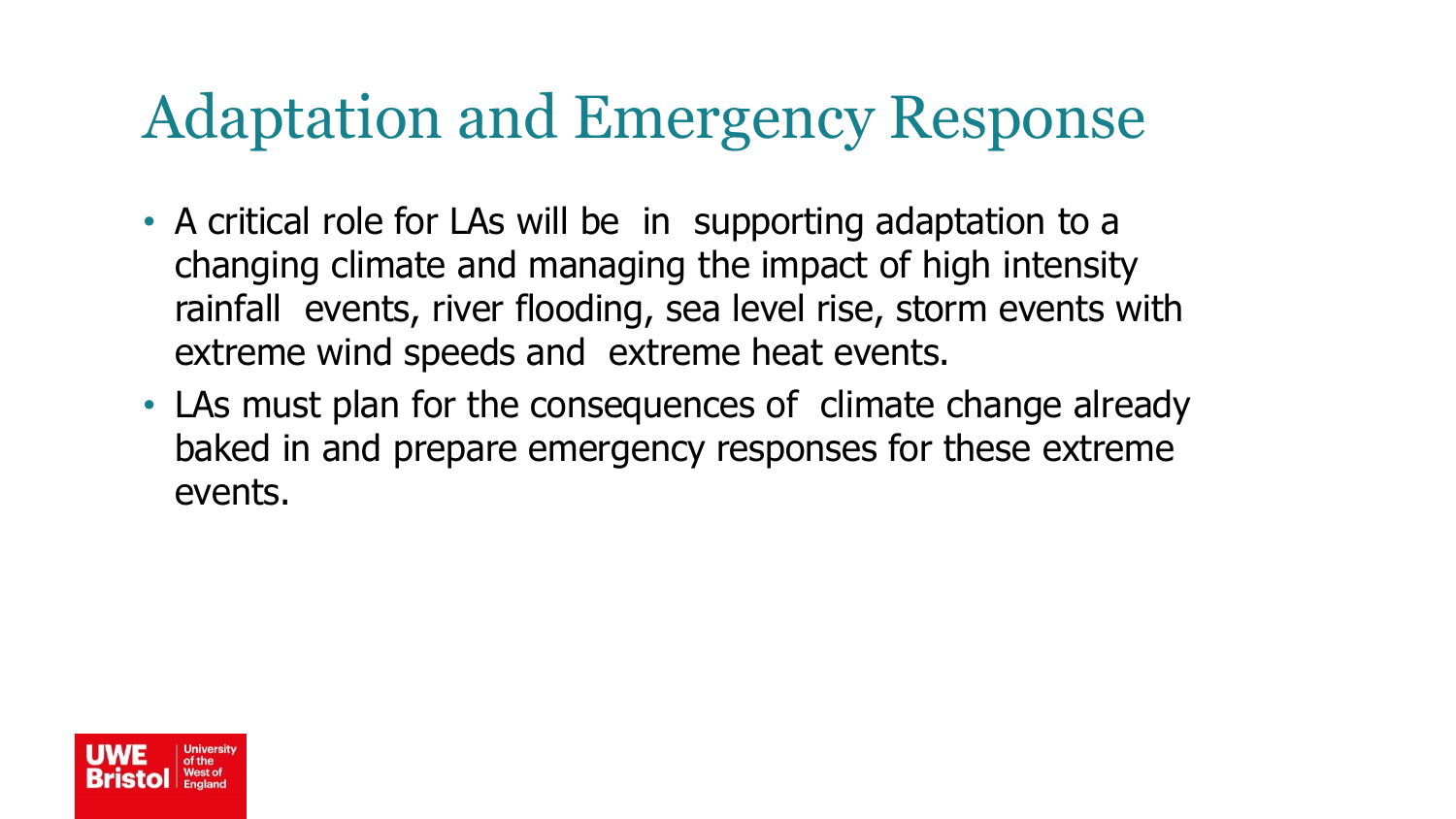## Local Authority Climate Plans

- More than three quarters (300 plus) of LAs have declared a Climate Emergency. Map at <https://www.climateemergency.uk/blog/map-of-local-council-declarations/>
- Climate Emergency UK has developed a scoring system for LA climate action plans
- Eighty four of the UK's 409 local authorities have no published plan, while others have plans of very varying quality and ambition. <https://www.climateemergency.uk/council-climate-scorecard/>
- All UK councils Climate Action Plans that were published online before 20 September 2021 (and written after 2015) were assessed by a team of over 120 volunteers, trained and overseen by Climate Emergency UK.

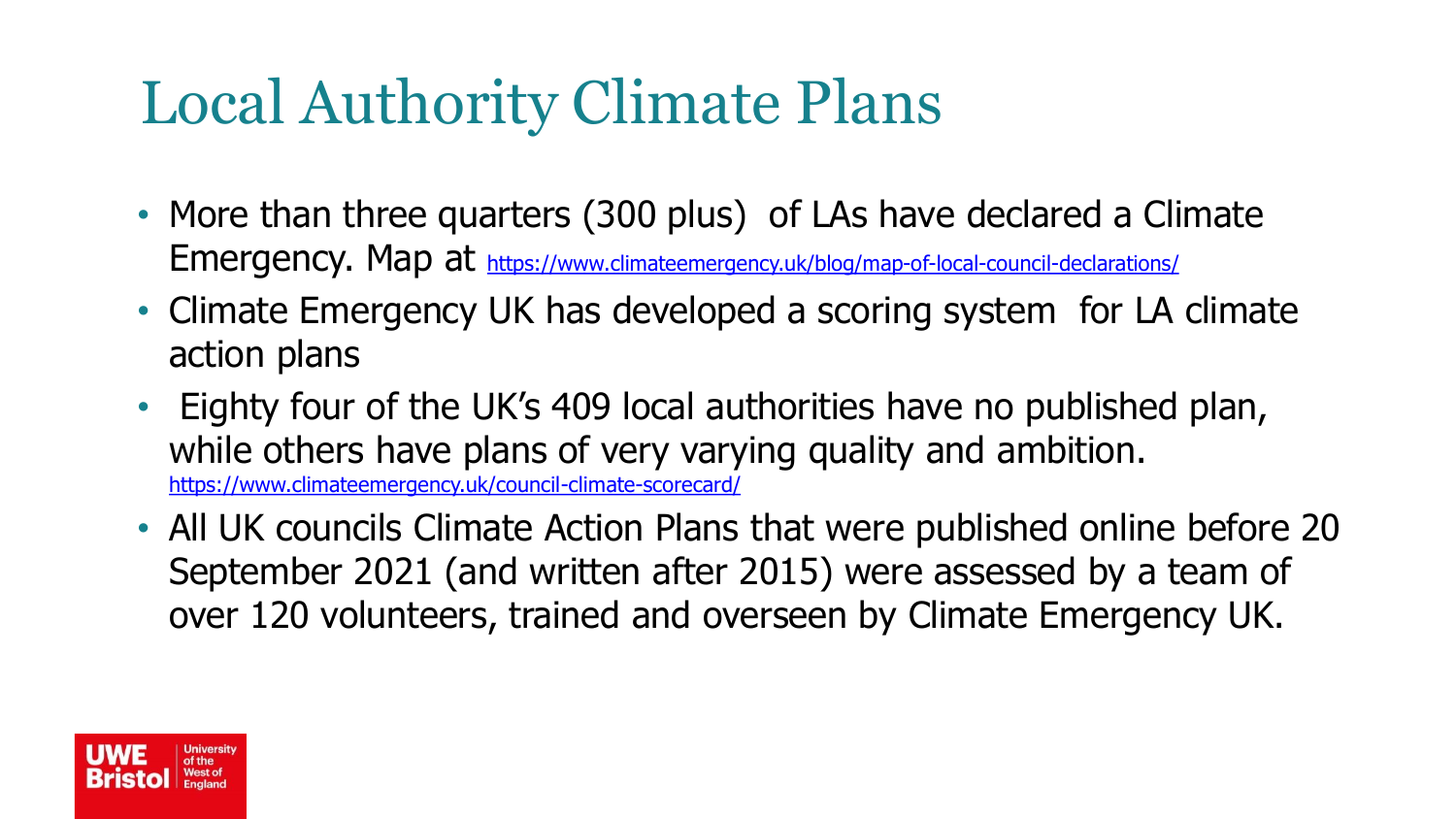## Local Authority Climate Plans

- The 28 question assessment asked
	- o whether the climate actions are costed;
	- $\circ$  do the actions have a clear goal;
	- o are local residents being engaged with climate action;
	- $\circ$  does the Plan include strategies to decarbonise waste, planning, homes and other services that the council is responsible for;
	- $\circ$  does it go beyond cutting the council's own emissions and plan to work with others to cut the whole area's emissions, and
	- $\circ$  does the Plan cover areas such as re-skilling the workforce, climate education, governance and funding for climate action.
- Only 86 councils have an area-wide net-zero target of 2030 or earlier, and 33% of councils had not set a net-zero target of 2050 or earlier.
- <https://www.climateemergency.uk/council-climate-scorecard/>

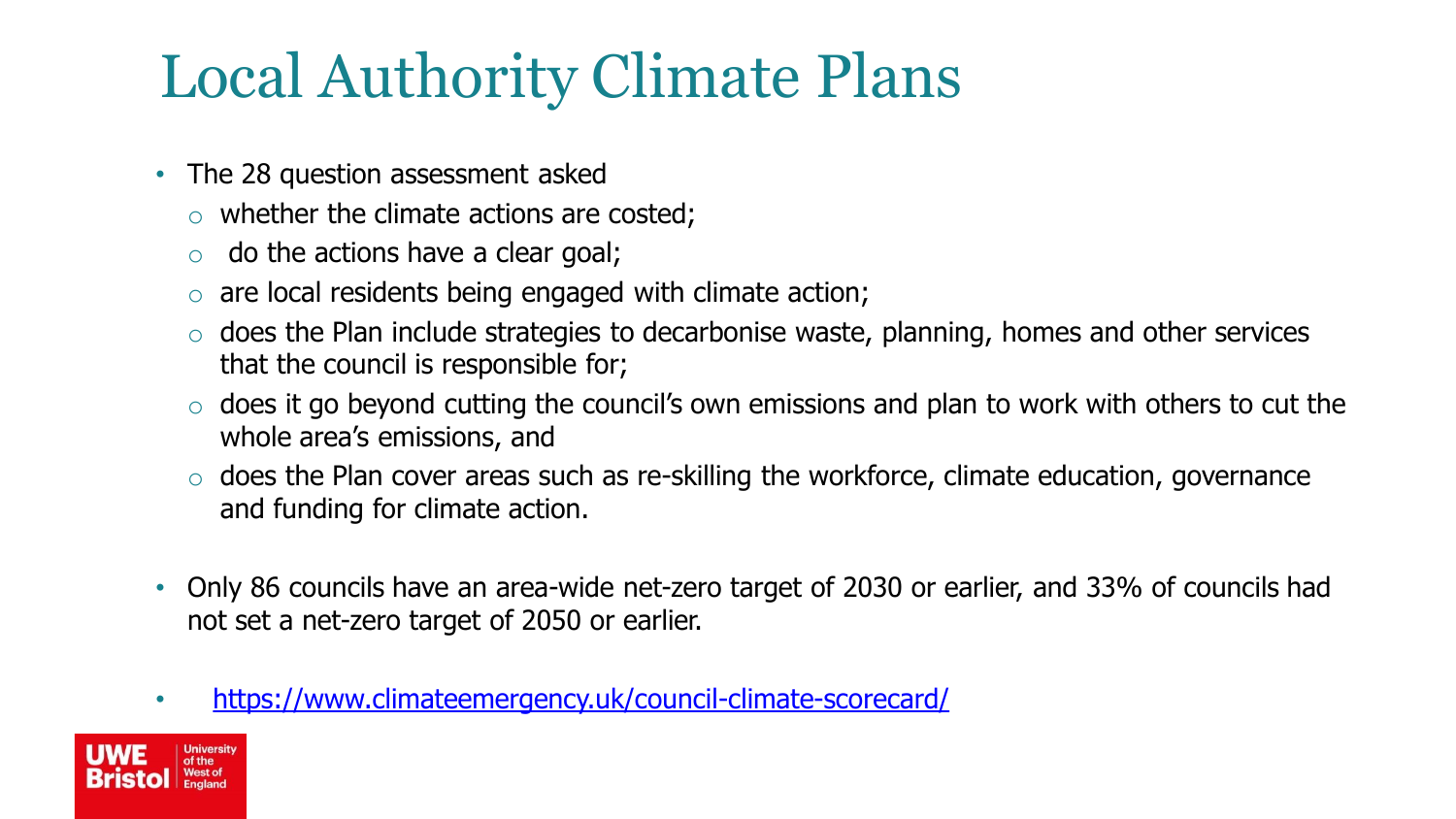## Top Performers, Poor Performers

- Somerset West and Taunton Council 92%
- Manchester City Council 82%
- Somerset County Council 63%
- West Midlands Combined Authority 89%
- 32 Single Tier authorities scored zero, average score 50%
- 37 Districts scored zero, average score 43%
- 3 County Councils scored zero, average score 40%
- 2 combined authorities scored zero, average score 47%

<https://www.climateemergency.uk/council-climate-scorecard/>

| 2/12<br><b>Council Climate Plan Scorecards</b><br>2/12<br>are live!<br>10/12 | 4/12<br>9/12<br>11/12<br>10/12<br>11/12 | 4/12<br>5/12 | 9/12<br>3/12 | 11/12<br>7/12 | 10/12<br>7/12 | 10/12<br>7/12 |  |
|------------------------------------------------------------------------------|-----------------------------------------|--------------|--------------|---------------|---------------|---------------|--|
|                                                                              |                                         | 8/12         | 10/12        | 8/12          | 5/12          | 6/12          |  |

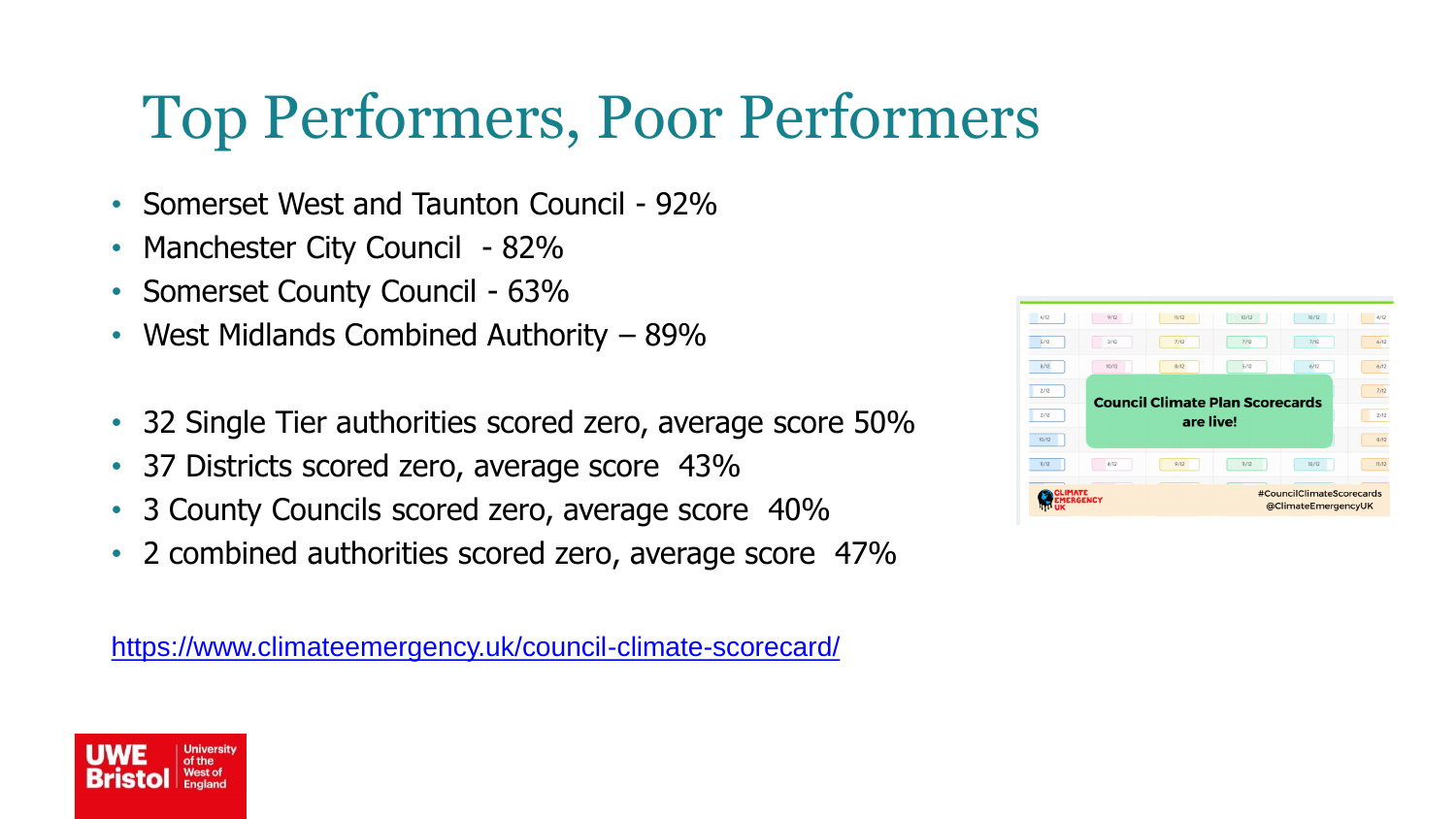#### Local Authorities Can Lead

- 'While we understand that councils need much more support and funding from the national Government, and have been stretched by responding to the pandemic, the fact that some councils have developed well thought out, costed and ambitious plans, shows that it is possible.'
- Climate Emergency UK
- <https://www.climateemergency.uk/council-climate-scorecard/>

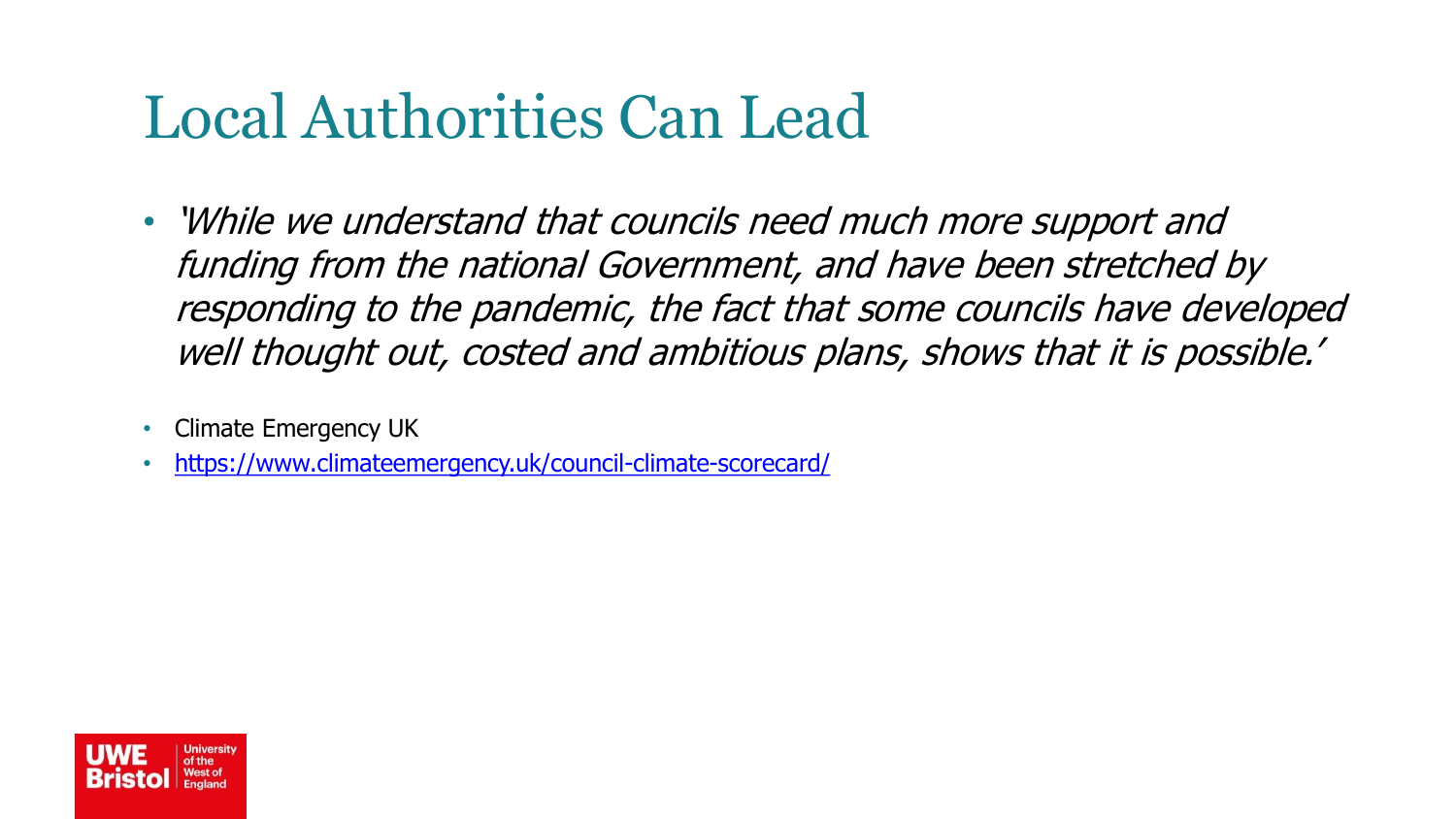## Concluding Thoughts

- LA environmental policy and protection will increasingly be exercised through the lens of the climate emergency.
- The scale of this challenge has not been fully recognised by LAs.
- The impacts of the climate emergency will affect, to varying degrees, all of the services provided by LAs.
- Urgent mitigation and adaptation actions are required.
- Are LAs ready for this challenge?

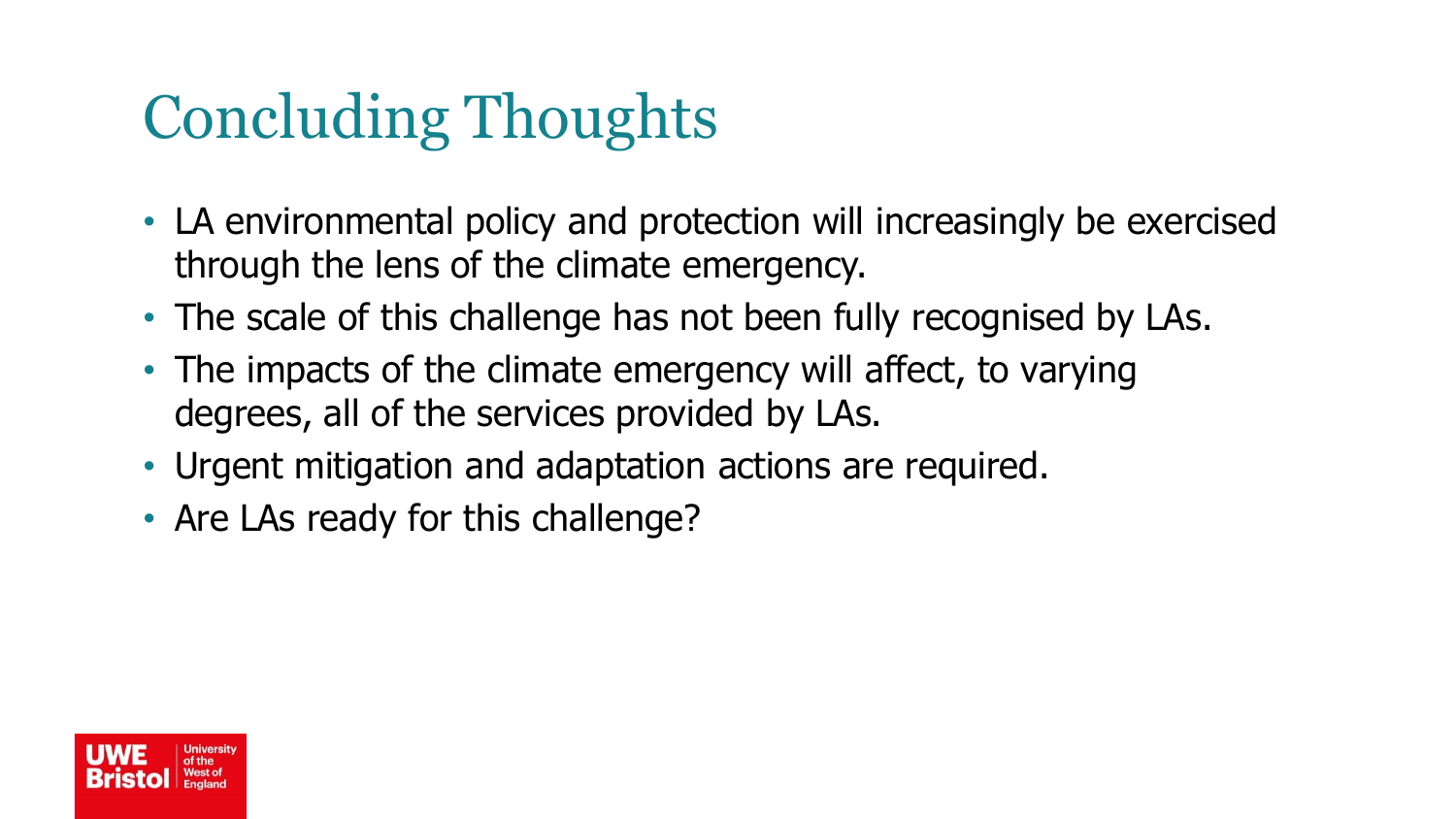# A Continuing Role

- Local Authorities have been instrumental in developing and delivering proactive and reactionary services to protect the environment and public health.
- These actions have a long history and can be seen in some instances as pushing reluctant Governments to act.
- The impact of austerity and the pandemic on LA capacity, capability and willingness to act can not be over estimated.
- Public services to protect the environmental and public health are stretched and enforcement and public awareness / education activities are diminishing.
- Yet, the need for LA action remains as strong as ever particularly in efforts to achieve net zero as quickly and as equitably as possible.
- The Net Zero Strategy promises place based action on carbon mitigation a role for LAs to grasp.
- [https://assets.publishing.service.gov.uk/government/uploads/system/uploads/attachment\\_data/file/1033990/net-zero](https://assets.publishing.service.gov.uk/government/uploads/system/uploads/attachment_data/file/1033990/net-zero-strategy-beis.pdf)strategy-beis.pdf